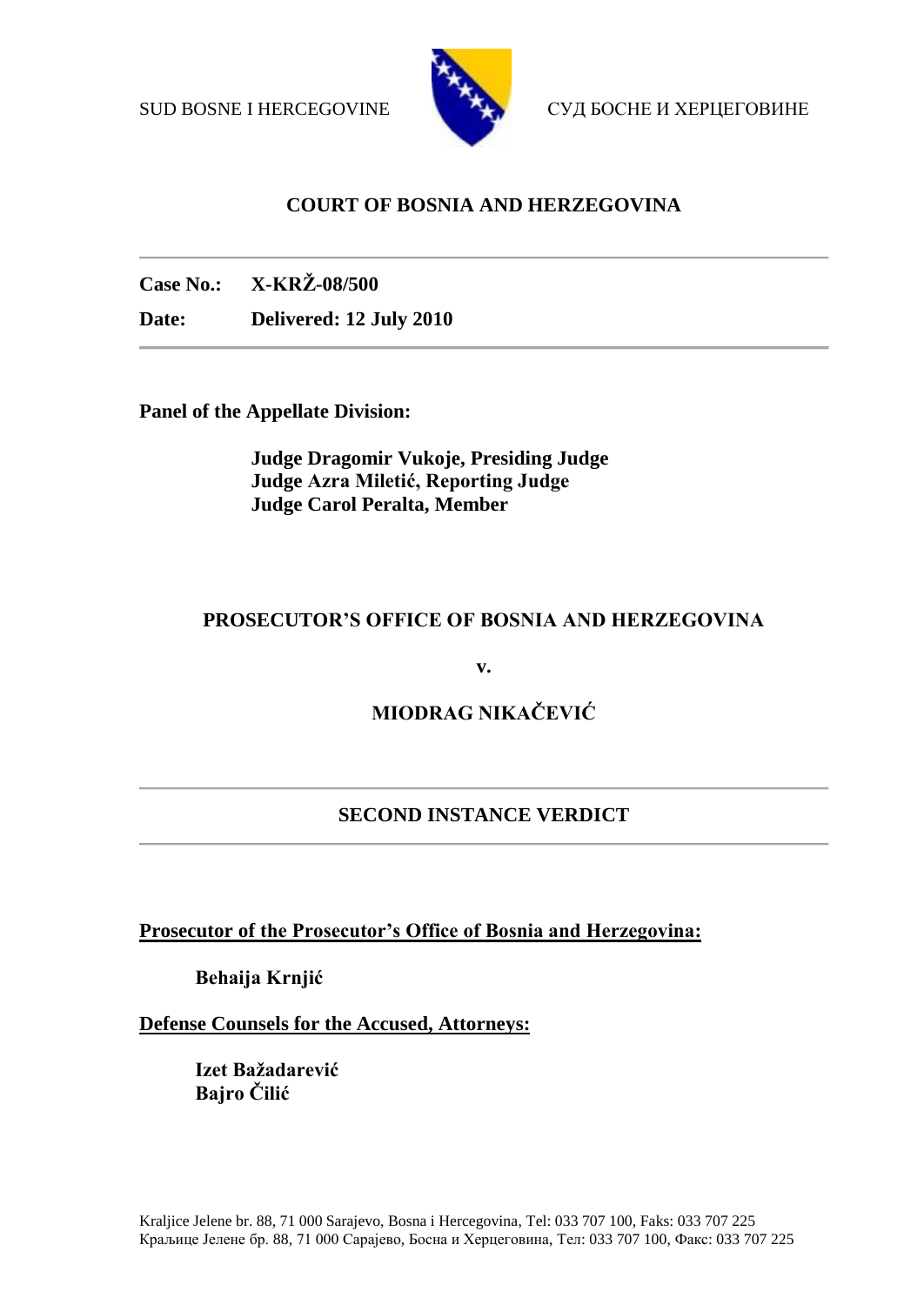# **TABLE OF CONTENTS**

| 5. ESSENTIAL VIOLATIONS OF THE CRIMINAL                                       |  |
|-------------------------------------------------------------------------------|--|
| 6. ERRONEOUSLY OR INCOMPLETELY ESTABLISHED STATE OF                           |  |
| 7. Appeal Submissions related to Section 1 of the Contested Verdict12         |  |
|                                                                               |  |
| 9. A- Whether the act for which the Accused is being prosecuted constitutes a |  |
| 10. Appeal Submissions pertaining to Section 2 of the Contested Verdict  19   |  |
| 11. B- Whether an Inapplicable Law Was Applied                                |  |
| 12. APPEAL FROM THE DECISION ON THE                                           |  |
|                                                                               |  |
| 14. V) DECISION ON THE COSTS OF THE CRIMINAL                                  |  |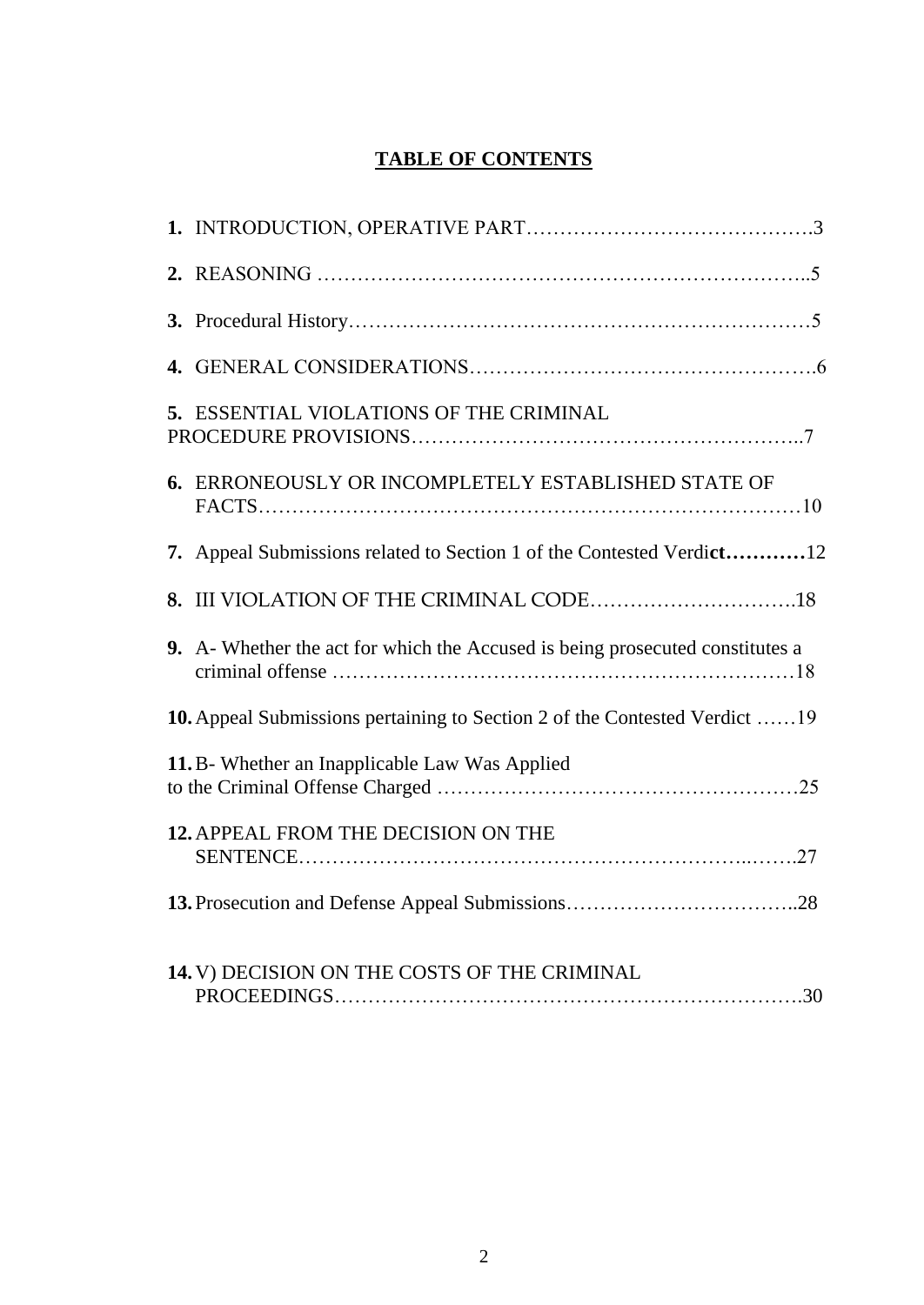#### **Number: X-KRŽ-08/500 Sarajevo, 12 July 2010**

#### **IN THE NAME OF BOSNIA AND HERZEGOVINA!**

The Court of Bosnia and Herzegovina, Section I for War Crimes, sitting on the Panel of the Appellate Division composed of Judge Dragomir Vukoje, as the Presiding Judge, and Judge Azra Miletić and Judge Carol Peralta, as members of the Panel, with the participation of Legal Adviser Melika Murtezić, as the record-taker, in the criminal case against the Accused Miodrag Nikačević, for the criminal offense of Crimes against Humanity in violation of Article 172(1)(g) and (e) of the Criminal Code of Bosnia and Herzegovina (CC B-H), having decided on the respective Appeals by the Prosecutor's Office of Bosnia and Herzegovina, the Accused, and the Defense Counsel for the Accused, Attorney Izet Baždarević and Attorney Bajro Čilić, from the Verdict of this Court No. X-KR-08/500, dated 19 February 2009, at a session of the Panel held pursuant to Article 304 of the Criminal Procedure Code of Bosnia and Herzegovina (CPC B-H) on 12 July 2010 rendered the following:

#### **VERDICT**

The respective Appeals by the Prosecutor's Office of B-H, the Accused Miodrag Nikačević and his Defense Counsel are hereby partially granted and the Verdict of the Court of B-H No. X-KR-08/500, dated 19 February 2009, **revised** so that the Accused Miodrag Nikačević, pursuant to Article 284(a) of the CPC B-H, is hereby

#### **ACQUITTED OF THE CHARGES**

that between early April 1992 through late March 1993, as part of a widespread and systematic attack of the military, paramilitary and police forces of the Serb Republic of B-H, subsequently Republika Srpska, directed against Bosniak civilians in the Foča Municipality, having knowledge of such an attack and that his acts constituted part of the attack, as a member of the aforementioned forces, he knowingly aided in unlawful imprisonment and deprivation of physical liberty of another, in as much as he:

On 2 August 1992, carrying an automatic weapon, together with two other armed members of the Armed Forces of Republika Srpska, he came to the house of the Klapuh family in the place of Humsko, the Foča Municipality, looking for Rasim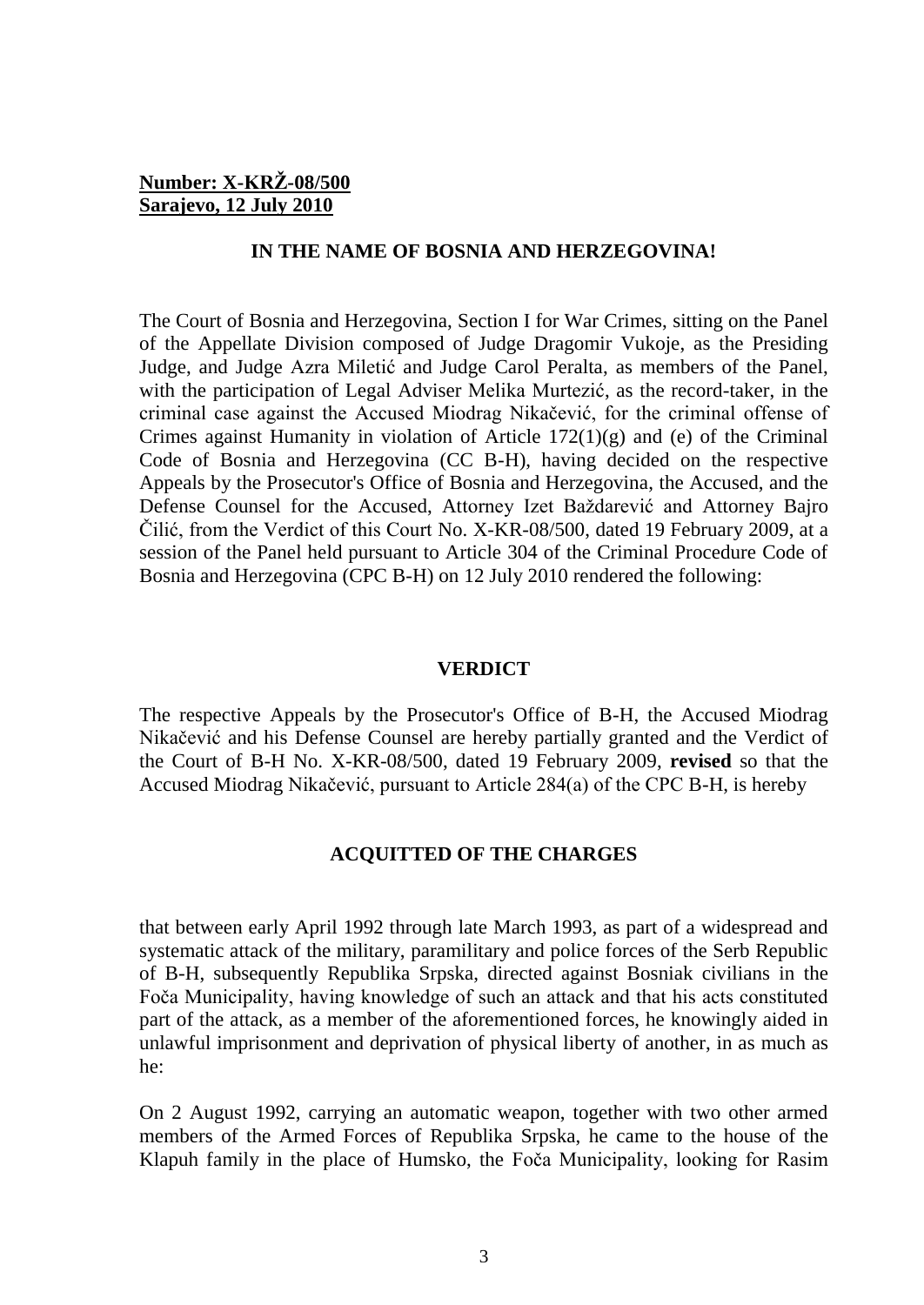Klapuh; as Rasim was doing some farm work on a nearby meadow, one of them went there and brought him in front of the house, whereupon they apprehended him and took him to a meadow close to the place of Geuši, Republic of Montenegro, where they interrogated him; thereupon they took him back home and then took him and handed him over to the military police in the Army Command stationed in the place of Velečevo, Foča Municipality, from where Rasim was taken and unlawfully imprisoned in the Foča KPD [Penal and Correctional Institution]; he was detained there but no proceedings were ever instituted against him, nor did he ever receive any decision containing the reasons for his detention; after that, on an undetermined day he was taken out of the KPD by unidentified persons and murdered at an unknown site.

Therefore,

within a widespread and systematic attack of the military, paramilitary and police forces of the Serb Republic of Bosnia and Herzegovina against Bosniak civilian population in the Foča Municipality, having knowledge of that attack and that his acts constituted a component part of that attack, as a member of the aforementioned forces, he intentionally aided other persons in confining and depriving another of physical freedom, in contravention of the rules of international law,

whereby he committed the criminal offense of Crimes against Humanity, in violation of Article 172(1) (e) of the CC B-H, as read with Article 31 of the CC B-H, and as read with Article 180(1) of the CC B-H;

**and with respect to the decision on the sanction**, so that for the acts described in Sections 1(a) and 1(b) of the operative part of the First Instance Verdict **for which the Accused was found guilty of the criminal offense of Crimes against Humanity, in violation of Article 172(1)(g) of the CC B-H, he is hereby**

#### **SENTENCED**

#### **to imprisonment for a term of 10 (ten) years**

Pursuant to Article 56 of the CC B-H, the time the Accused spent in custody, from 14 February 2008 until 20 January 2009, shall be credited towards the pronounced sentence of imprisonment.

The remaining part of the First Instance Verdict is unchanged.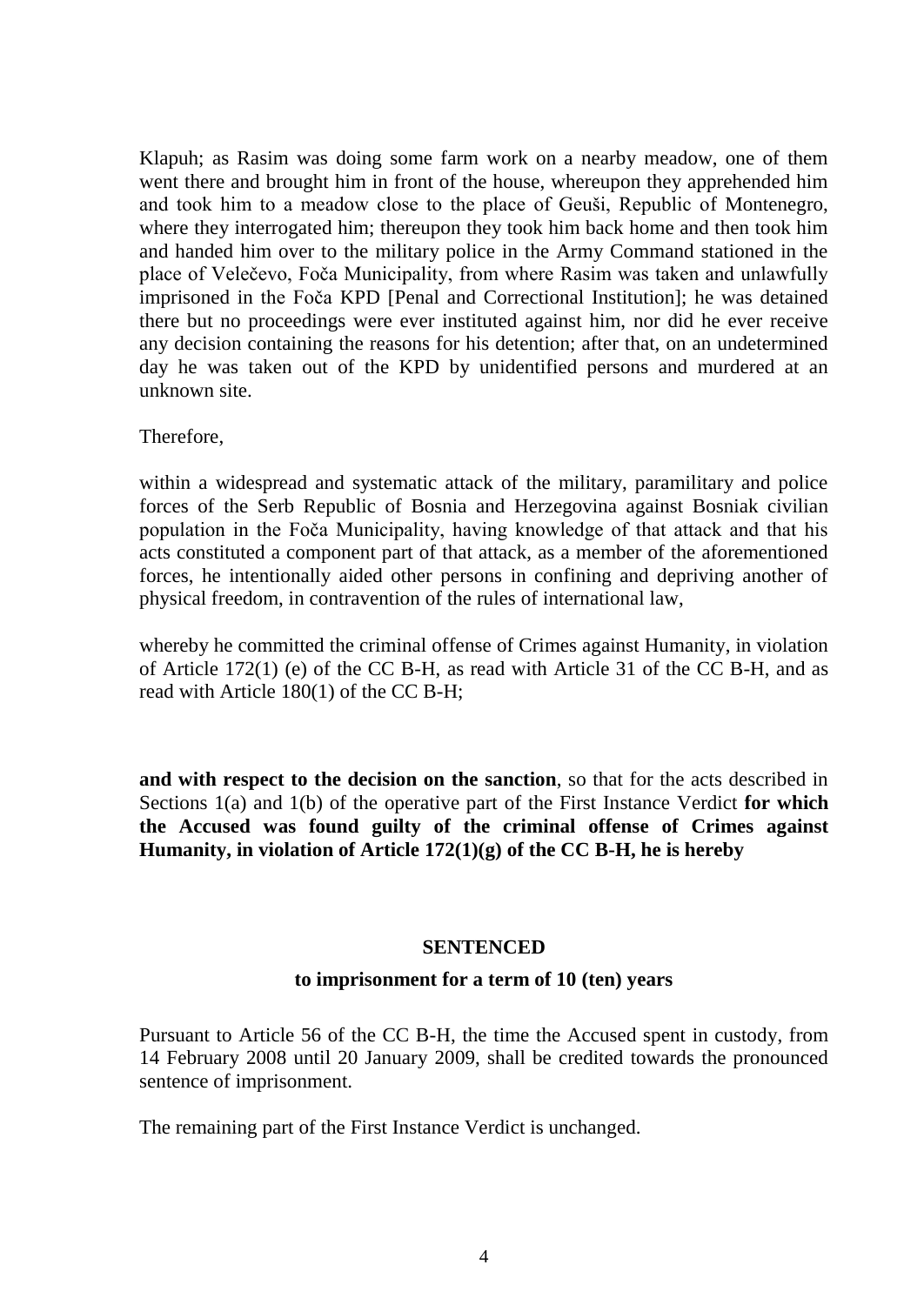### **REASONING**

#### **Procedural History**

- 1. By the Verdict of the Court of B-H, No. X-KR-08/500, dated 19 February 2009, the Accused Miodrag Nikačević was found guilty that with his acts described in Sections 1(a) and 1(b) and 2 of the operative part of the Verdict he committed the criminal offense of Crimes against Humanity, in violation of Article 172(1)(g) and (e) of the CC B-H, as read with Article 31 of the CC B-H, all as read with Article 180(1) of the CC B-H.
- 2. For the referenced criminal offense the First Instance Panel sentenced the Accused to imprisonment for a term of 8 (eight) years, and credited the time the Accused spent in custody from 14 February 2008 to 20 January 2009 towards the pronounced sentence, pursuant to Article 56 of the CC B-H. Pursuant to Article 188(4) of the CPC B-H, the Accused was relieved of the duty to reimburse the costs of the criminal proceedings.
- 3. Pursuant to Article 198(2) of the CPC B-H, all aggrieved parties were referred to take civil action with any potential claims under property law.
- 4. The Prosecutor's Office of B-H, the Accused Miodrag Nikačević, and his Defense Counsel, Attorney Izet Baždarević and Attorney Bajro Čilić, filed Appeals from the referenced Verdict within the statutory timeframe.
- 5. The Prosecutor's Office of B-H filed an Appeal on the grounds of the decision on the sentence and the decision on the costs of the proceedings referred to in Article 300(1) of the CPC B-H, and moved the Panel of the Appellate Division of the Court of B-H to fully grant the Appeal as well-founded, to revise the contested Verdict by imposing on the Accused the same type of punishment only longer, within the limits prescribed by the law for the criminal offense of Crimes against Humanity, in violation of Article  $172(1)(g)$ and (e) of the CC B-H, and to make the Accused reimburse the costs of the proceedings, pursuant to Article 188(1) of the CPC B-H.
- 6. The Accused Miodrag Nikačević and his Defense Counsel, Attorney Izet Baždarević, submitted to the Court a Response to the Prosecutor's Appeal, commenting on the arguments therein and moving the Court to refuse the Appeal as unfounded.
- 7. The Accused, his Defense Counsel Izet Baždarević and his Co-Counsel Bajro Čilić filed Appeals on the grounds of essential violations of the provisions of criminal procedure, referred to in Article 297 of the CPC B-H, violation of the Criminal Code, referred to in Article 298 of the CPC B-H, incorrectly or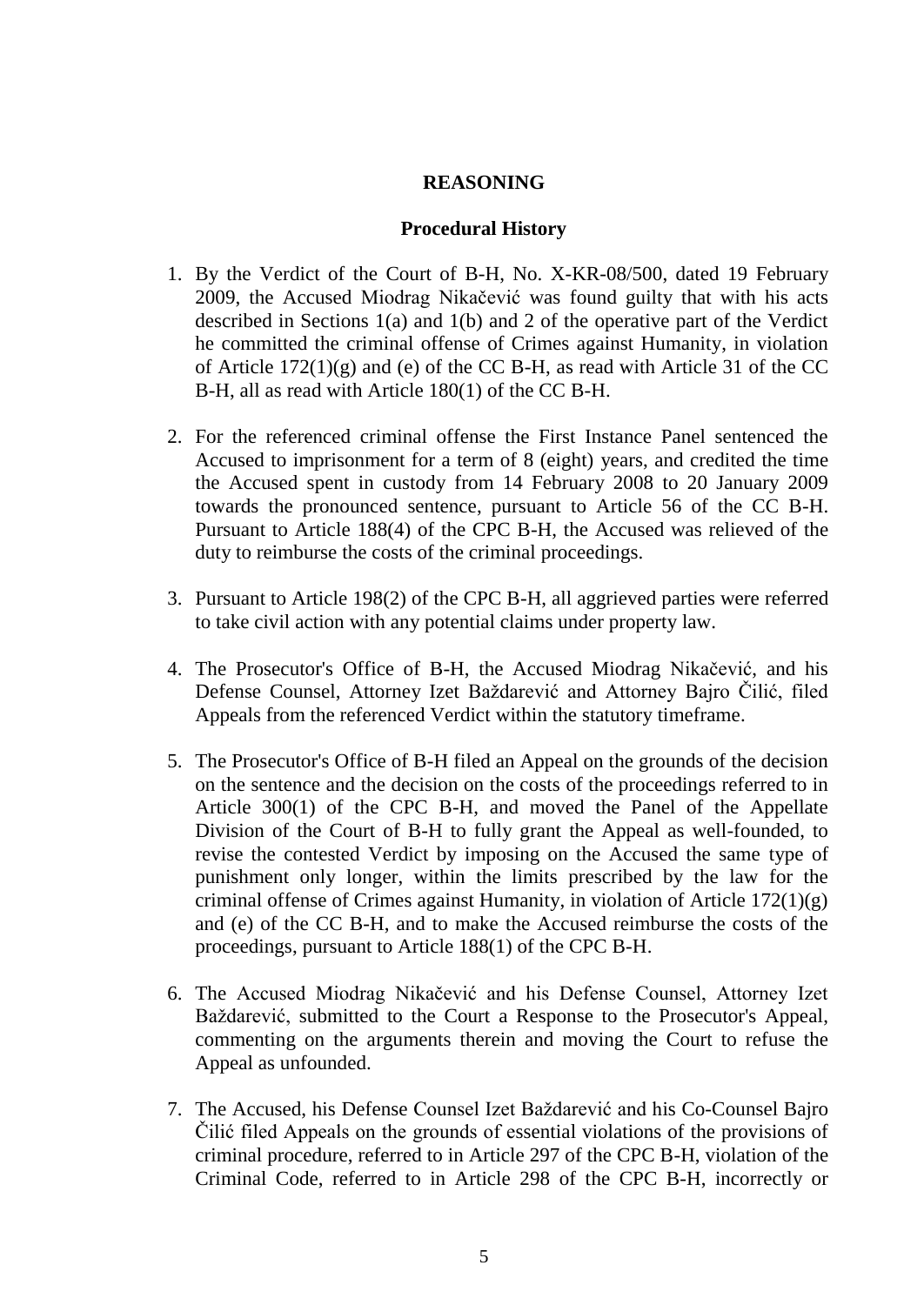incompletely established facts, referred to in Article 299 of the CPC B-H, and the decision on the sentence, referred to in Article 300 of the CPC B-H. The Defense moved the Appellate Panel to grant the Appeals as well-founded and revise the contested Verdict by "pronouncing the Accused innocent" of all the charges he had been found guilty of, or to revoke the contested Verdict in its entirety and schedule a retrial.

- 8. The Prosecutor's Office of B-H filed Responses to the Appeals by the Defense Attorneys and the Accused objecting the reasons and grounds of the Appeals and moving the Appellate Panel to refuse them as unfounded.
- 9. At a session of the Panel of the Appellate Division held on 12 July 2010, pursuant to Article 304 of the CPC B-H, the parties and the Defense Counsels briefly presented their Appeals and Responses to them and completely adhered to their written submissions and motions.
- 10.Having reviewed the contested Verdict insofar as contested by the Appeal, the Panel of the Appellate Division (hereinafter: the Appellate Panel or the Panel) rendered a decision as quoted in the operative part for the reasons that follow:

# 11.**GENERAL CONSIDERATIONS**

11. Before providing reasoning for each ground of the Appeals, the Appellate Panel notes that, pursuant to Article 295(1)(b) and (c) of the CPC B-H, an Appellant is obliged to state in his Appeal the grounds for contesting the Verdict and the reasoning behind the Appeal.

12.Given that the Appellate Panel reviews the Verdict only insofar as it is contested by the Appeal, pursuant to Article 306 of the CPC B-H, the Appellant needs to draft the Appeal in such a way that it may serve as a basis for reviewing the Verdict.

13.In that respect, the Appellant must specify the grounds for contesting the Verdict, specify which part of the Verdict, piece of evidence or procedure of the Court he contests and present a clear and well-reasoned explanation corroborating his appeal.

14.A mere general citing of the grounds for appeal, as well as pointing at alleged irregularities in the course of the first instance proceedings without specifying which ground of appeal the Appellant refers to does not constitute a valid basis to review the First Instance Verdict, wherefore the Appellate Panel *prima facie* refused the unreasoned and unclear grounds of appeal as unfounded.

15.Given the kind of decision stated in the operative part of this Verdict, the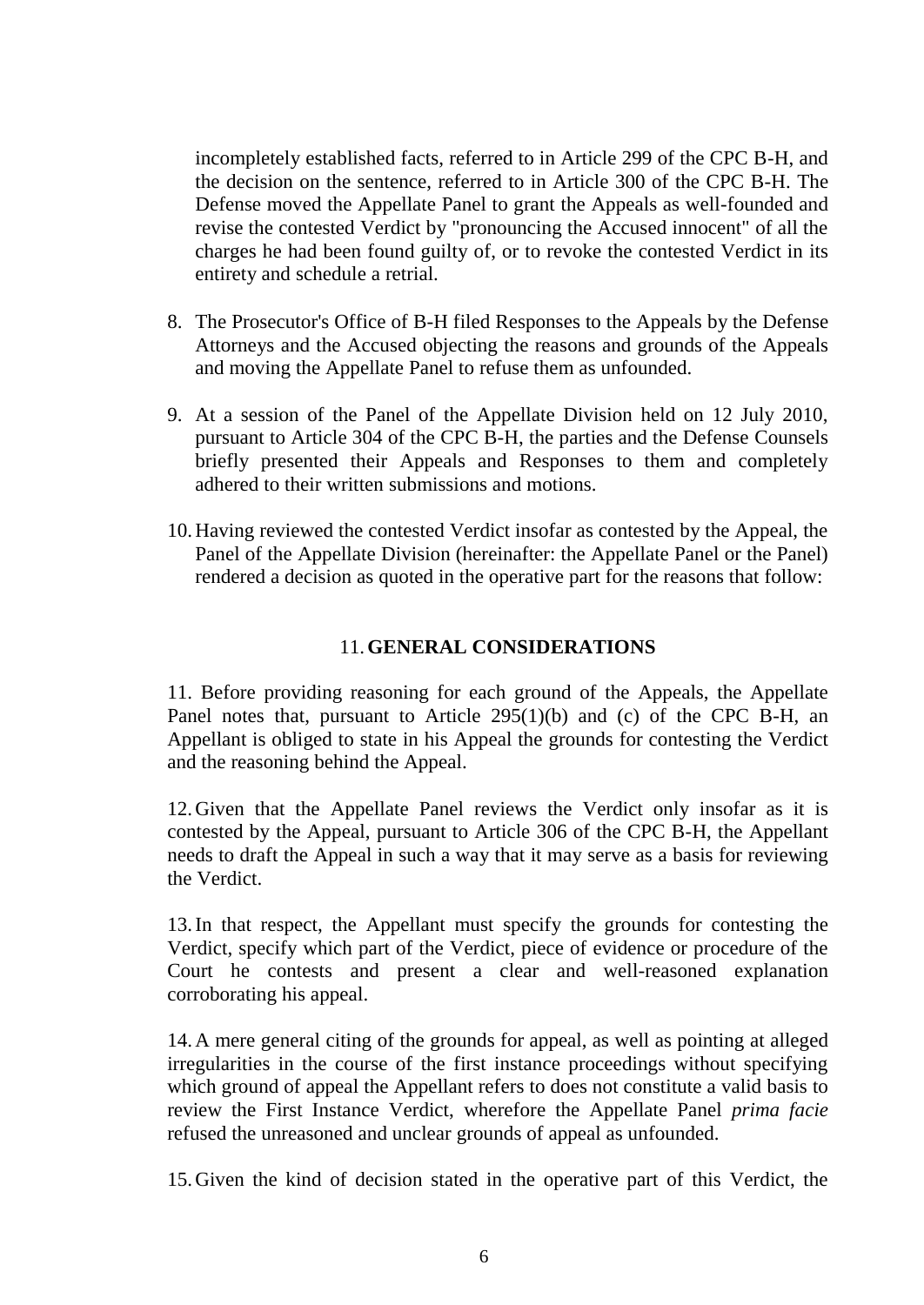Reasoning thereof contains a detailed analysis of submissions on all grounds of appeal with respect to Sections 1(a) and 1(b) of the operative part of the First Instance Verdict. With respect to Section 2 of the operative part of the First Instance Verdict, given that this Panel found the appeal arguments well-founded and that it established a violation of the substantive law, the Reasoning contains an analysis of the appeal submissions on the referenced ground.

### **I) ESSENTIAL VIOLATIONS OF THE CRIMINAL PROCEDURE PROVISIONS**

16.The Appellate Panel first of all reviewed whether the appeal allegations indicating essential violations of the criminal procedure provisions referred to in Article 297(1) of the CPC B-H were well-founded and concluded that they were unfounded.

17.Essential violations of the criminal procedure provisions as grounds of appeal are defined in Article 297 of the CPC B-H and are specifically listed in Sub-Paragraphs (a) through (k) of Article 297(1) of the CPC B-H.

18.As to the gravity and significance of the procedure violations, the CPC B-H differentiates between those violations which, if established, give rise to an irrefutable assumption that they have affected the validity of the pronounced Verdict (absolutely essential violations), and such violations regarding which it is up to the Court to assess, in each specific case, whether they have or could have affected the validity of the Verdict (relatively essential violations).

19.Unlike the absolutely essential violations, the relatively essential violations are not specifically listed in the Code, but exist *if the Court has not applied or has improperly applied some provisions of this Code either during the main trial or in rendering the verdict, and this affected or could have affected the rendering of a lawful and proper verdict (Article 297(2) of the CPC B-H)*.

20.Should the Panel find that there exist any essential violations of the criminal procedure provisions it shall be bound, pursuant to Article 315(1)(a) of the CPC B-H, to revoke the First Instance Verdict.

21.In their Appeal the Defense Counsel argue essential violations of the criminal procedure provisions referred to in Article 297(1)(j) and (k) of the CPC B-H.

22.In his Appeal, the Lead Defense Counsel points at the grounds referred to in Article 297(1)(j) of the CPC B-H, stating that "the operative part of the Verdict is incomprehensible, internally contradictory or contradicts the grounds of the Verdict or if the Verdict had no grounds at all or if it did not cite reasons concerning the decisive facts". The Appellate Panel finds it necessary to stress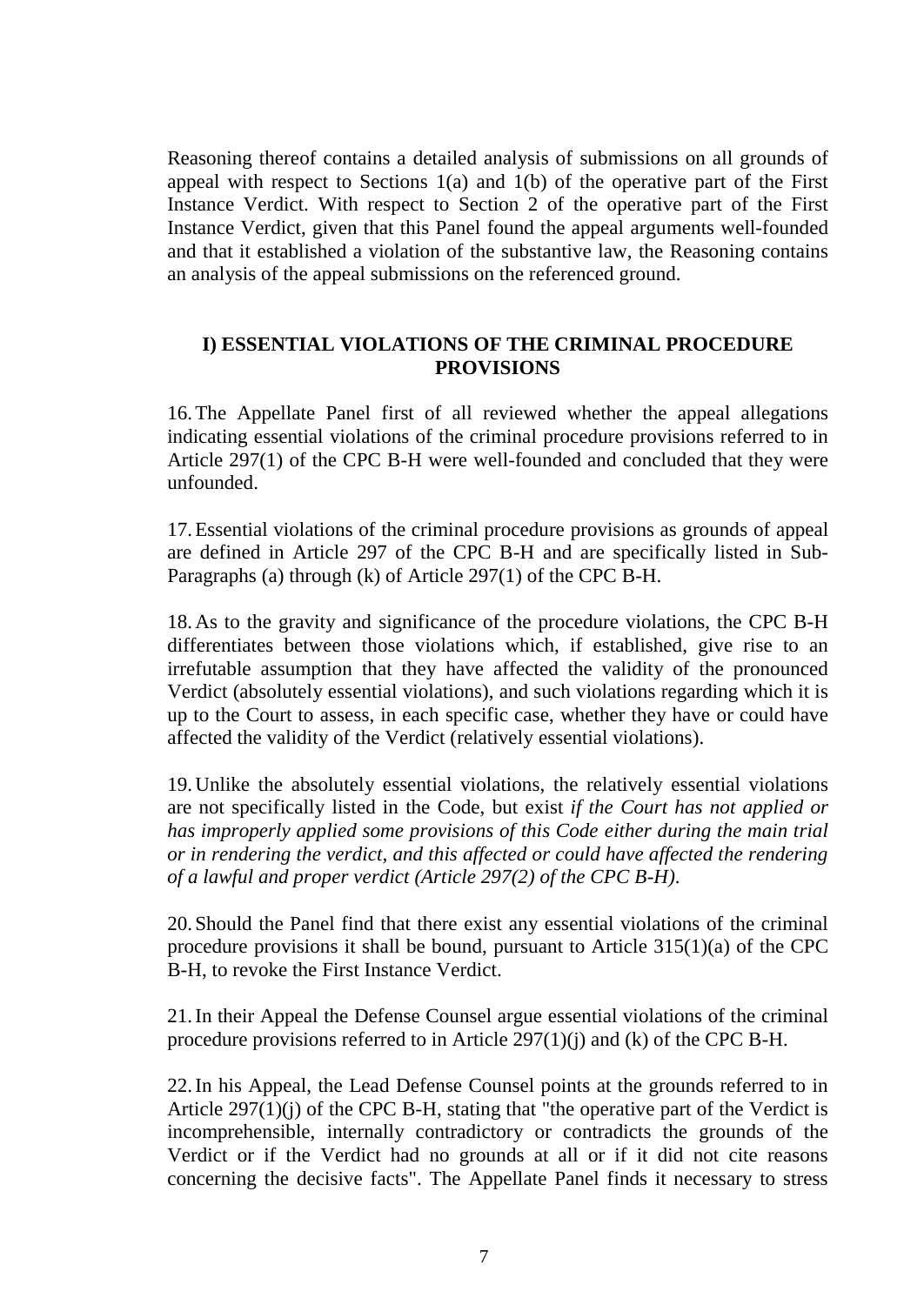that the Defense Counsel made an incorrect reference to an Article of the Code, since Article 297(1)(j) stipulates exceeding of the charges as an essential violation of the criminal procedure provisions. Except for the reference to this Sub-Paragraph of Article 297 of the CPC B-H, the Defense Counsel does not corroborate the existence of this essential violation, hence the Appellate Panel cannot review the alleged violation.

23.Article 297(1)(k) of the CPC B-H stipulates that an essential violation exists if the wording of the verdict is incomprehensible, internally contradictory or contradicts the grounds of the verdict or if the verdict has no grounds at all or if it does not cite reasons concerning the decisive facts.

24.In the opinion of the Appellate Panel, the submissions of the Defense concerning the existence of an essential violation referred to in Article 297(1)(k) of the CPC B-H are general and unfounded. In other words, the Defense does not refer to specific elements of the operative part or the reasoning of the contested Verdict that would indicate the existence of this essential violation of the criminal procedure provisions.

25.An absolutely essential violation of the criminal procedure provisions pursuant to Article  $297(1)(k)$  of the CPC B-H exists where a first instance verdict, as an official judicial document, contains certain defects in the operative part and/or reasoning of such nature that they prevent a review of the lawfulness and validity thereof.

26.Having reviewed the contested Verdict with respect to the possible existence of defects that might constitute an essential violation of the criminal procedure provisions referred to in Article 297(1)(k) of the CPC B-H, the Appellate Panel is of the opinion that the Verdict does not contain defects referred to in Sub-Paragraph (k), as generally argued in the Appeals, hence the appellate submissions by the Defense Counsels are hereby refused as unfounded.

27.The factual description of the acts in Sections 1(a) and 1(b) of the operative part is clear, determined and complete, and contains facts and circumstances constituting the essential elements of the criminal offense the Accused was found guilty of. It clearly indicates the place and the time of the commission of the criminal offense as well as a complete rendering of the acts of the Accused. Thus it comprises all essential elements of the criminal offense in violation of Article  $172(1)(g)$  of the CC B-H, with a precise description of the individual criminal acts cited. The Reasoning of the Verdict lists all the evidence, its contents and evaluation of its credibility. The contested Verdict also provides reasons on the decisive facts relevant for ruling in this criminal matter with a detailed and comprehensive evaluation of each piece of evidence, individually and its correspondence with all the other evidence.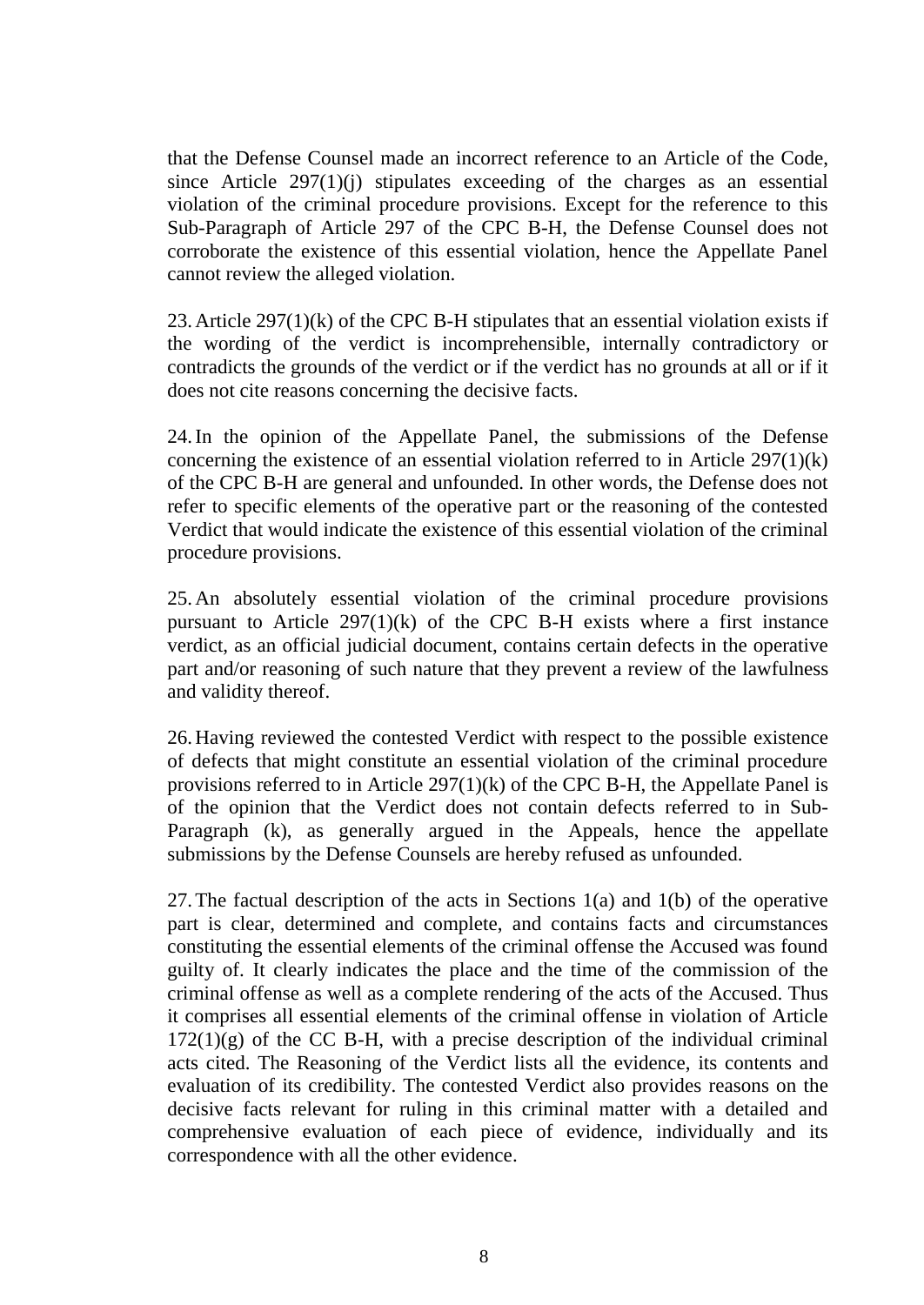28.With respect to Section 2 of the operative part of the First Instance Verdict, the Appellate Panel considers the complaints by the Defense to be partially founded, but the defects do not constitute an essential violation of the criminal procedure provisions, but a violation of the substantive law, on which this Panel will present its view in Part II, *Violation of Substantive Law* (paragraphs 74-105).

29.Although the Defense Counsel argues a violation under Article 297(1)(i), that is, basing the verdict on evidence which may not be used as the basis of a verdict under the CPC, he substantially describes a violation as defined in Article 297(2) of the CPC B-H.

30.The Defense considers that the Court should have secured the right to appeal in terms of Article 318(1) of the CPC B-H from the decision on the acceptance of the facts established by legally binding judgments of the International Criminal Tribunal for the Former Yugoslavia (ICTY) as proven, rendered pursuant to Article 4 of the Law on the Transfer of Cases from the ICTY to the Prosecutor's Office of B-H and the Use of Evidence Collected by ICTY in Proceedings Before the Courts in Bosnia and Herzegovina (LoTC). The Defense is of the opinion that the said Decision should have been reviewed by the Panel of the Appellate Division pursuant to Article 321(1) of the CPC B-H in the course of the proceedings, and not in an appeal from the First Instance Verdict, as it is too late at that stage to submit additional evidence.

31.In the opinion of the Appellate Panel, this ground of the Appeal is unfounded.

32.The First Instance Panel inferred correctly that the Decision on the acceptance of facts established by legally binding ICTY judgments as proven constitutes a judicial decision that may be contested only by way of an appeal from the First Instance Verdict.

33.In other words, Article 318(2) of the CPC B-H stipulates that a decision rendered in order to prepare the main trial and the verdict may be contested only in an appeal from the verdict.<sup>1</sup> Therefore, this does not mean that the right to appeal does not exist, but that it can be exercised when appealing from the verdict. From the contested decision of the First Instance Panel it is abundantly clear that the Defense was informed in a clear and direct manner that the facts established in the ICTY proceedings were regarded as proven, but that the Defense could contest these facts during the main trial. The Defense, therefore, groundlessly argues that it did not have the opportunity to contest such accepted facts. The fact that the Defense did not present any evidence to contest these accepted facts was a decision made solely by the Defense itself and does not constitute a violation of the right to defense guaranteed by Article 7 of the CPC

<sup>&</sup>lt;sup>1</sup> Article 318(2) of the CPC B-H: "A decision rendered in order to prepare the main trial and the verdict may *be contested only in an appeal against the verdict."*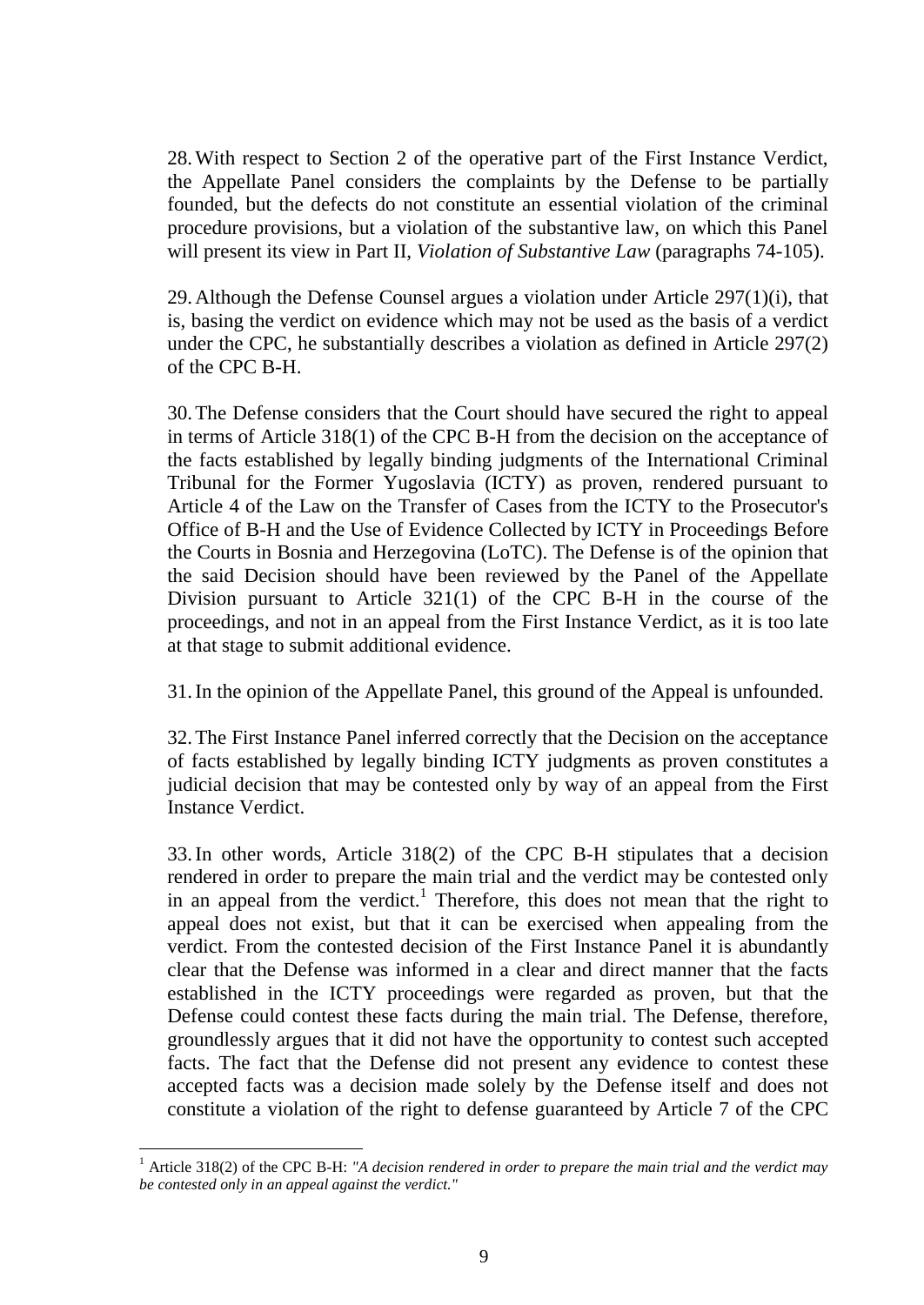B-H and Article 6 of the ECHR. The Defense also failed to use that possibility in the Appellate proceedings.

34.The Defense also alleges a violation of the *in dubio pro reo* principle. Given all the inconsistencies in the statements of the Prosecution witnesses and the fact that the expert witness for the Prosecution is obviously biased, the Defense is of the opinion that by convicting the Accused Miodrag Nikačević, the Trial Panel violated his right to the presumption of innocence.

35.The *in dubio pro reo* principle is a direct consequence of the presumption of innocence and the law explicitly prescribes that, when in doubt, a Court must decide in favor of the  $Accused$ <sup>2</sup>. Therefore, any doubt as to the existence, or otherwise of some legally relevant fact must be resolved in favor of the Accused. The facts that are to the detriment of the Accused (*in peius*) must be established with absolute certainty and should a reasonable doubt exist, these facts cannot be regarded as established or proven. Facts in favor of the Accused are considered to be established even when they are only probable, that is, if their existence is doubted.

36.The Appellate Panel considers that the First Instance Panel based its Verdict on the facts and evidence presented at the main trial which it assessed, individually and in their entirety. On the basis of this assessment, it concluded as to the existence of legally relevant facts.<sup>3</sup> Therefore, formally speaking, the First Instance Panel acted entirely in accordance with Article 15 of the CPC B-H and the obligations referred to in Article 281(1) and (2) of the CPC B-H. However, the Appellate Panel considers that the application of the *in dubio pro reo* principle should be viewed within the framework of the Defense's submissions as to whether the state of facts has been correctly and completely established, that is, in the context of the probative value of the adduced evidence; hence a detailed analysis for each Count in the Indictment will be presented in Part II of this Verdict (*Erroneously or Incompletely Established State of Facts*).

# **II) ERRONEOUSLY OR INCOMPLETELY ESTABLISHED STATE OF FACTS**

37.The standard of review in relation to alleged errors of fact to be applied by the Appellate Panel is one of reasonableness. The Appellate Panel shall substitute the findings of fact by the First Instance Panel with its own finding only where a

<sup>2</sup> Article 3(2) of the CPC B-H: *"A doubt with respect to the existence of facts constituting elements of a criminal offense or on which the application of certain provisions of criminal legislation depends shall be decided by the Court verdict in the manner more favorable for the accused."*

<sup>3</sup> Article 281 of the CPC B-H: *"(1) The Court shall reach a verdict solely based on the facts and evidence presented at the main trial. (2) The Court is obligated to conscientiously evaluate every item of evidence and its correspondence with the rest of the evidence and, based on such evaluation, to conclude whether the fact(s) have been proved."*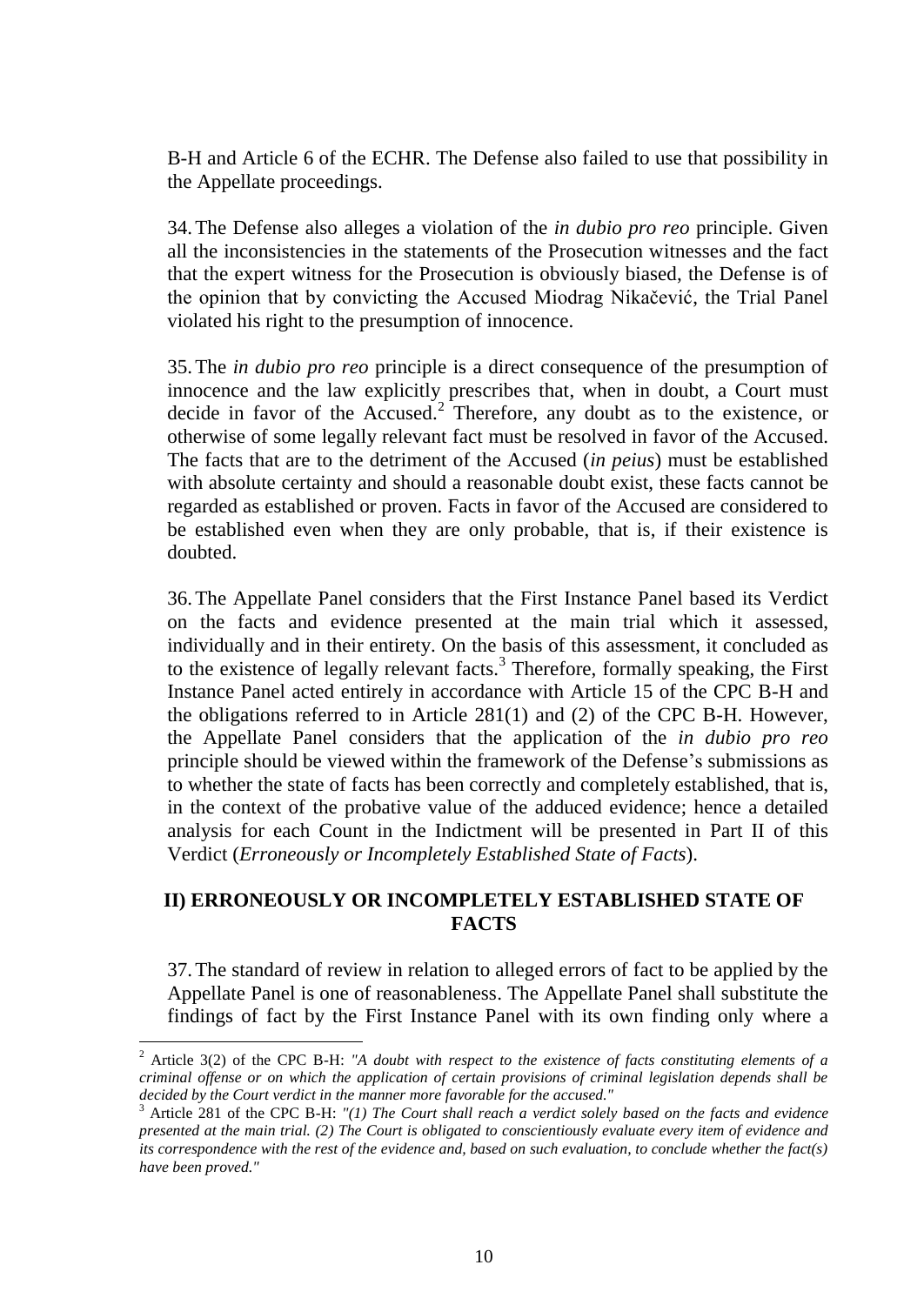reasonable trier of fact could not have found the contested state of facts.

38.When determining whether the First Instance Panel's conclusion is such that no objective trier of fact could arrive at such a conclusion, the Appellate Panel will not lightly disturb the findings of fact by the First Instance Panel. The Appellate Panel is of the opinion that it is, primarily, the task of the First Instance Panel to hear, assess and weigh the evidence presented at the main trial. Thus, the Appellate Panel must give a margin of deference to a finding of fact reached by a Trial Panel.

39. The Appellate Panel shall revoke a First Instance Panel's Verdict only if an error of fact has brought about a miscarriage of justice which has been defined as a grossly unfair outcome in judicial proceedings, as when an accused is convicted despite a lack of evidence on an essential element of the crime.

40. In order to prove that a miscarriage of justice has occurred, an Appellant must demonstrate that the alleged erroneous and incomplete state of facts established by the First Instance Panel, justifiably calls into question the guilt of the accused. In order to prove that a miscarriage of justice has occurred, the Prosecutor must demonstrate that, once the errors of fact the First Instance Panel may have committed are taken into account, any reasonable doubt with respect to the guilt of the Accused is eliminated.

41.Therefore, it is only in cases where the Appellate Panel concludes that no objective trier of facts could have reached the contested findings of facts, and, that such error of fact caused a miscarriage of justice, will the Appellate Panel grant the Appeal filed pursuant to Article 299(1) of the CPC B-H declaring that the state of facts has been erroneously and incompletely established.

42.Article 299 of the CPC B-H prescribes when a verdict may be contested because of incorrectly or incompletely established state of facts. Decisive facts may be established directly by means of direct evidence, or indirectly based on other facts (indicia or control facts). Only those facts that have been established by a verdict can be considered to exist and, although decisive facts exist, an inference about their existence must always be made. Otherwise, state of facts has not been established (incompletely established state of facts). If a decisive fact has not been established the way it existed in the reality of an event, then an erroneously established state of facts is occasioned.

43.The Appellate Panel will assess whether the state of facts was erroneously established with respect to the facts and findings that the Defense referred to in its Appeal. The criterion that should be applied for this assessment is the evaluation on the basis of the appeal submissions as to whether a decisive fact corresponds to the results of the evidence adduced.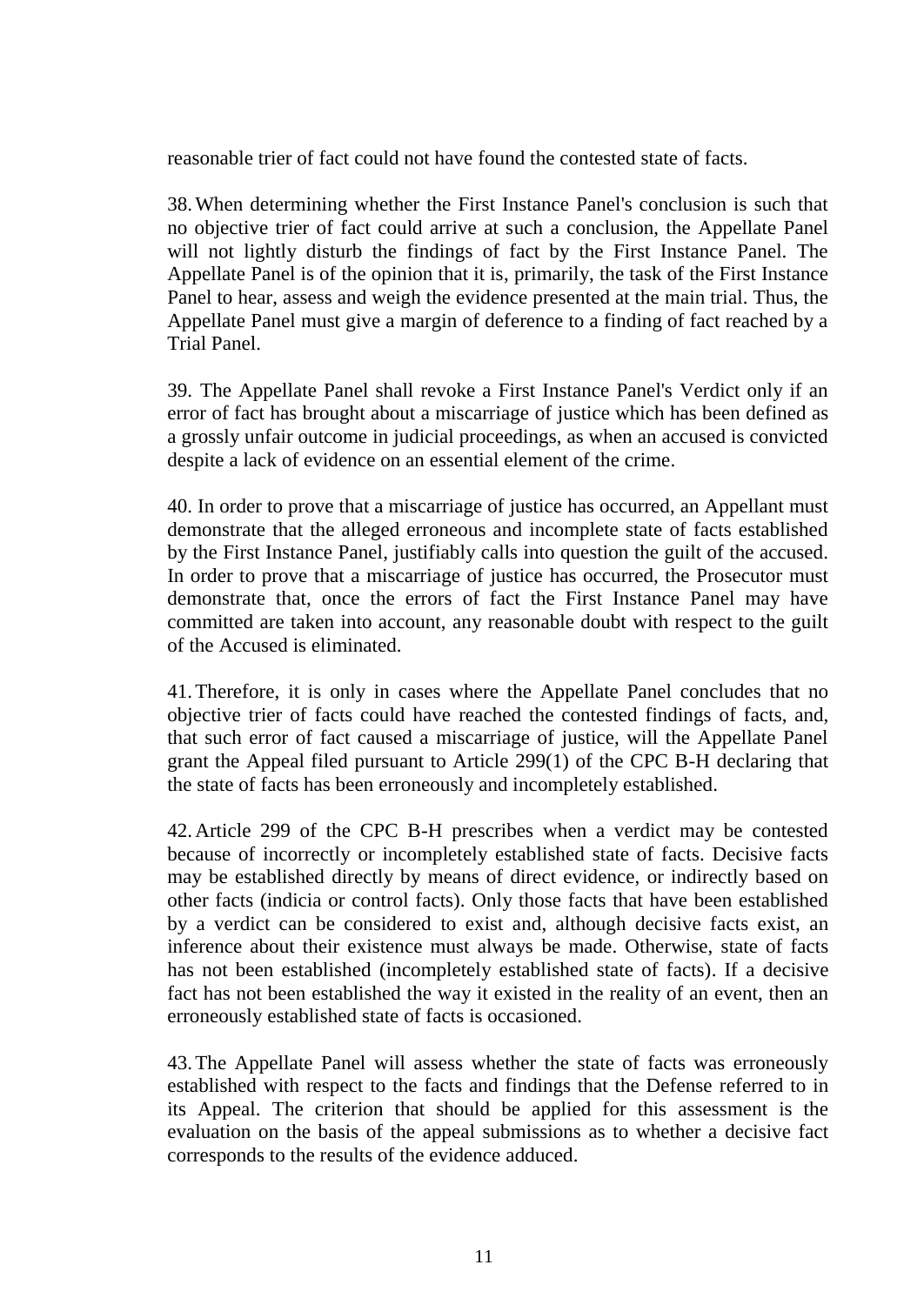44.In the opinion of the Appellate Panel, the submissions of the Defense Appeal that the First Instance Panel erroneously and incompletely established the state of facts with respect to Sections 1(a) and 1(b) of the operative part of the contested Verdict are unfounded. The Appellate Panel is of the opinion that the First Instance Panel provided detailed and clear reasoning for its decision, which this Panel fully accepts.

45.With respect to Section 2 of the operative part of the contested Verdict, the Appellate Panel considers that the First Instance Panel made a wrong inference that the act described in the Indictment constitutes a criminal offense in violation of Article 172(1)(e) of the CC B-H, and it will be reviewed in Part III, *Violation of the Criminal Code,* of this Verdict. The Appellate Panel finds that in this respect, it is necessary to revise the First Instance Verdict pursuant to Article 314 of the CPC B-H.

#### **Appeal Submissions related to Section 1 of the Contested Verdict**

46.The Appellate Panel considers that the appeal submissions for which the First Instance Verdict is contested with respect to Sections  $1(a)$  and  $1(b)$  of its operative part are unfounded, finding that the First Instance Panel correctly inferred that it has been proved beyond any reasonable doubt that the Accused Nikačević forced the injured parties Munira Hodžić and Almira Čeligija to sexual intercourse, whereby he committed the criminal offense in violation of Article  $172(1)(g)$  of the CC B-H.

47.With respect to Sections 1(a) and 1(b) of the operative part of the contested Verdict, the Defense points to particular submissions and theories that do not seem to be based on any evidence adduced without indicating from which evidence such state of facts might result.

48.Decisive facts correspond to the results of the presented evidence and with its appeal submissions the Defense did not challenge the correctness of the factual findings and conclusions of the First Instance Panel, which this Panel fully accepts. The First Instance Panel correctly established all decisive facts on which the application of substantive and procedural provisions depends.

49.The Appellate Panel finds that in having correctly evaluated the key evidence – the statements of witnesses–victims and the statements of other witnesses, the First Instance Panel established in a correct and reliable way that the Accused Nikačević committed the criminal acts he was found guilty of, which inference this Panel also entirely accepts.

50.The Appellate Panel finds the Defense arguments to be completely unfounded, especially since, except for general statements on the alleged incorrectness/untruthfulness of the witnesses-victims' statements, they do not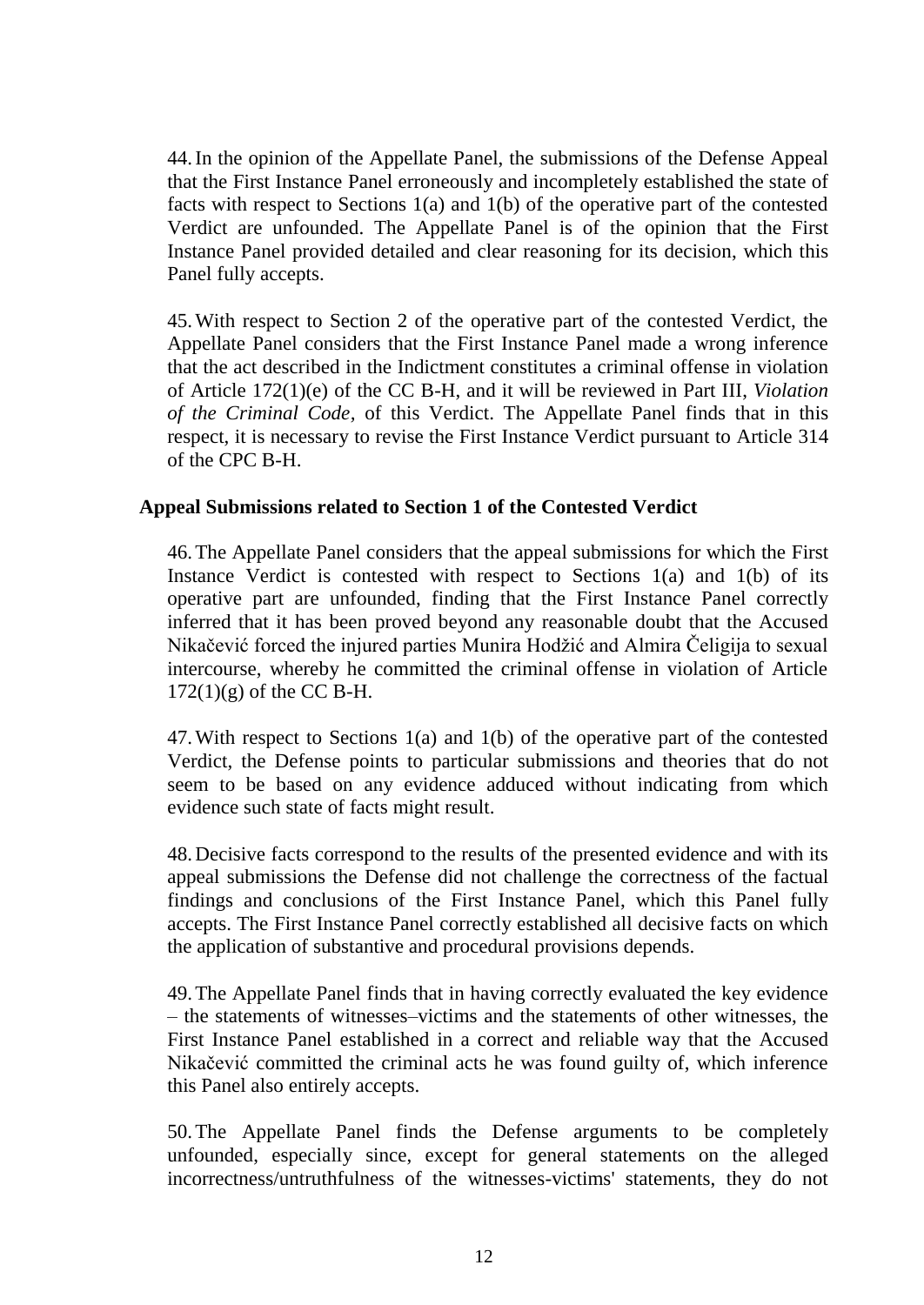contain a single valid counter-argument or provide evidence which could challenge the witnesses' statements. Contrary to this, the First Instance Panel gave credence to the examined witnesses–victims in a complete and correct manner, given that it follows clearly from their statements, which differ only to the extent confirming that they were not rehearsed, but reflect different perceptions of different persons in extraordinary and extremely stressful and humiliating circumstances in which the victims undoubtedly found themselves, that the Accused Nikačević committed the acts in the manner described in Sections 1(a) and 1(b) of the operative part of the First Instance Verdict.

51.The Appellate Panel accepts the reasons cited in the Reasoning of the First Instance Panel, since it was rendered after properly and lawfully conducted proceedings and since its Reasoning contains indisputable facts fully and clearly presented, as well as reasons for which the disputable or contradictory facts were considered as proven, and a valid assessment of the credibility of the contradictory evidence whereas the appeal submissions were not sufficient to contest such a proper and complete finding.

52.It is the opinion of the Appellate Panel that the First Instance Panel provided a detailed and comprehensive analysis of the victims' statements, which were evaluated with particular care exactly because the victims were the only witnesses to the act of rape. With respect to the rape of Munira Hodžić, in addition to the statement of the victim, the First Instance Panel also evaluated the statements of other witnesses (Fatima Dervišević, Almira Čeligija, Jasmina Fazlić and Emira Smajkan) relating to the events that immediately preceded and followed the rape. The statement of the victim Almira Čeligija was evaluated in the same way, along with the evaluation of the statements of witnesses Fatima Dervišević and Munira Hodžić concerning the circumstances before and after the event.

53.Contrary to the appeal submissions, the Appellate Panel is of the opinion that the First Instance Panel did not have a single reason not to fully trust the witnesses - victims Munira Hodžić and Almira Čeligija, given that their statements are clear, consistent and not challenged in any way, which is why they were accepted as credible with regard to the rape committed by the Accused Nikačević.

54. The Defense unjustly contests the credibility of the evidence of Munira Hodžić by pointing to the "privileged" position of the victims, primarily victim Munira Hodžić, as compared to other Bosniaks in Foča. The fact that the victims in this case did not live in the same conditions as other women detained in detention camps does not constitute a valid ground to contest the credibility of their statements or to downgrade their status as parties aggrieved by this criminal offense.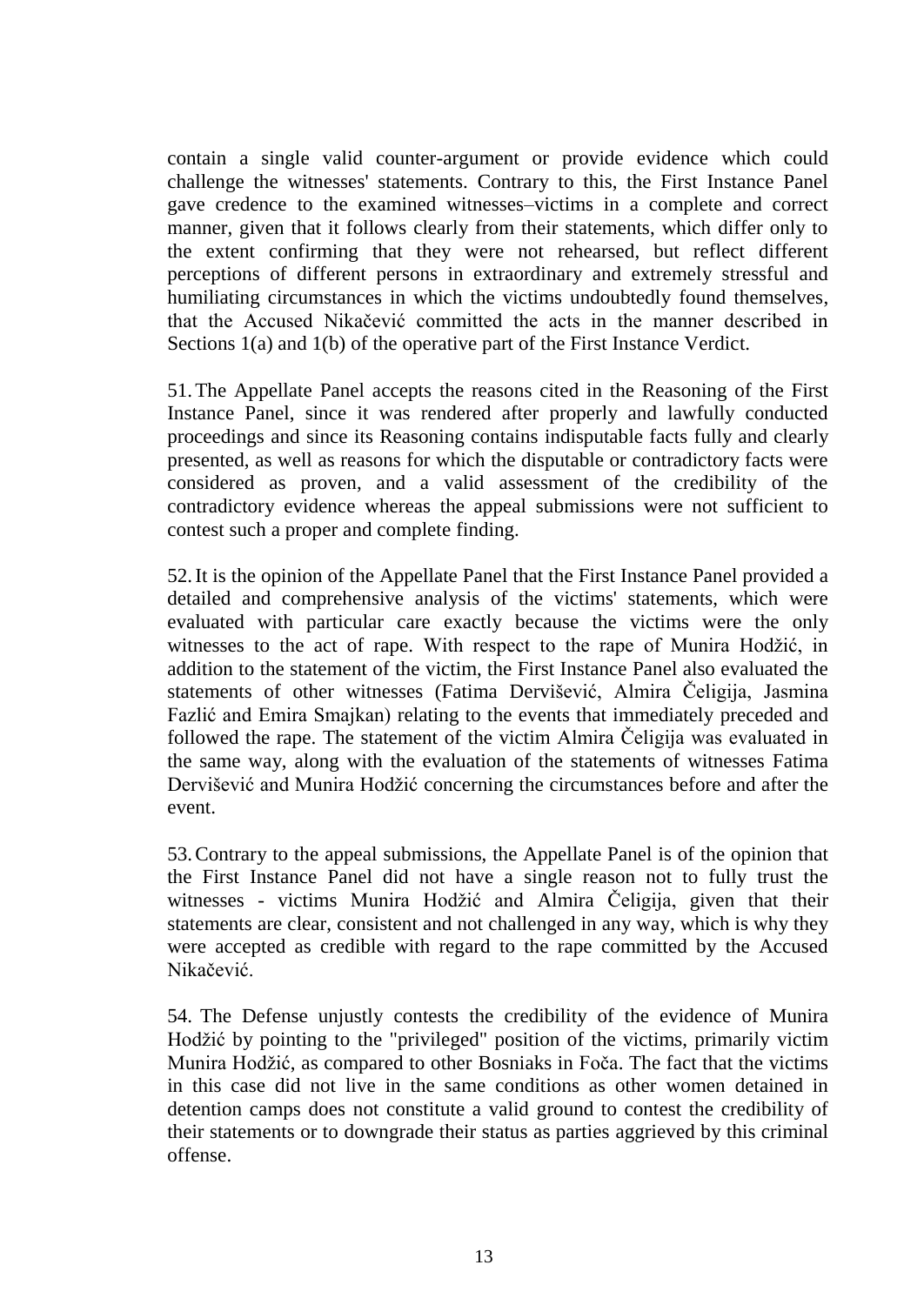55.The actions of Munira Hodžić related to her departure to and return from Foča and her friendship and contact with the chief of the police constituted a search for the ways to survive in times of war and chaos and an attempt to protect her daughter. It follows clearly from the adduced evidence that the victim was in danger and was continuously scared, and that her father's political status had a significant effect on her position at the time, as had the fact that she was divorced and a mother who feared for her daughter's safety. 4 It also follows from the evidence by the witnesses heard that the victim Munira Hodžić was wanted by various military and paramilitary formations.

56.With respect to the victim Almira Čeligija, it must be to emphasized that she was raped at the beginning of the conflict when soldiers came to the apartment looking for weapons because her father was in the army. On that occasion she was raped while her mother and brother were in the apartment.

57.The position of these two young women, raped, exposed to various kinds of attacks, and fearing for their lives and the lives of their next of kin, cannot be defined as "privileged". A completely opposite conclusion results from the evidence produced, which was reasoned in detail in the contested Verdict and which this Panel accepts in its entirety.

58.With respect to some contradictions in the statements of the victims and other examined witnesses, the Defence points exactly to the same differences which the First Instance Panel referred to in the contested Verdict. The Appellate Panel finds that the First Instance Panel correctly evaluated the witnesses' statements, individually and in relation to the other statements, and correctly concluded that their inconsistencies are not relevant, that is, that they do not challenge the credibility of the witnesses. The differences in the statements refer to facts that are not directly related to the factual description in the Indictment and concern irrelevant details. In other words, the witnesses confirm in agreement that Munira Hodžić moved to the apartment of Fatima Dervišević through the premises in the basement. Although there are certain discrepancies as to who took Munira through these premises, these inconsistencies are such that they do not challenge the witnesses' credibility, but are a result of the elapse of time and of different perceptions or different sources of information.

59.The Appellate Panel notes that the statements of the examined witnesses do not contain deviations or contradictions with respect to the key facts.

60.The Defense unreasonably notes as a failure on the part of the First Instance Panel the fact that it did not establish the exact dates of the rapes. It is the opinion of the Appellate Panel that the First Instance Panel provided a detailed and comprehensive analysis of the witnesses' statements regarding the dates of rapes,

 4 See: Defense witness Jadran Đuderija.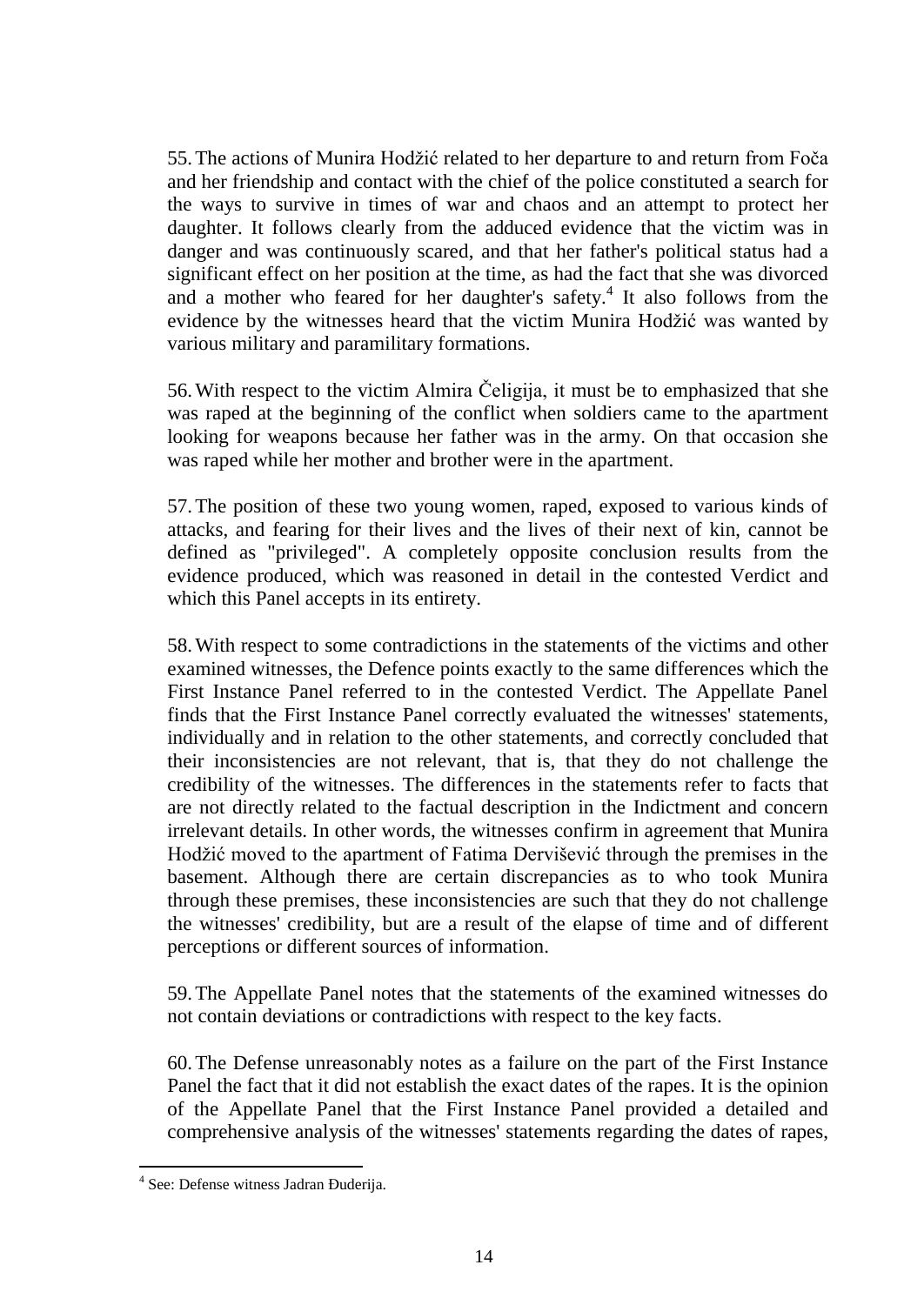that is, the time of the commission of the offense. Given the elapse of time and the circumstances under which the incriminating acts happened, it is understandable that the victims cannot give the exact dates of the rapes. The Appellate Panel considers that the time of the commission of the offense was established with sufficient precision, although it is not the exact dates that was established but rather the time period during which the rapes occurred. Given the context of a widespread and systematic attack that was taking place at the time of the criminal offense, as well as the abnormal and exceptionally stressful living conditions of all witnesses in this case, it is absolutely understandable that the only manner in which to make the time of the commission more specific is to link it with some other events.<sup>5</sup>

61.The Defense submissions that both victims reported the rape after an extremely long period of time to a non-governmental organization, and, therefore, that their motive was of financial nature, are unfounded in the opinion of this Panel and do not challenge the credibility of the victims' statements. Primarily, these Defense assertions are not founded on evidence produced during the trial. The First Instance Panel analyzed in detail all the facts and circumstances and correctly deduced that the statements of the witnesses-victims and other Prosecution witnesses are identical and consistent in their fundamental and important elements, while several different interpretations of some facts certainly do not challenge the authenticity and credibility of their statements, which conclusion the Appellate Panel also accepts in its entirety. The First Instance Panel correctly assessed the facts and circumstances related to the environment and the mentality in the area from which the witnesses come, the time of the commission, and the statements of the witnesses-victims indicating that they feared the reaction of the community, family and friends, but that, at the same time, they suffered visible harmful consequences of sexual violence. Given the circumstances at the time of the commission and the fact that those were exceptionally stressful and traumatic events with lasting consequences for both victims, and taking into consideration the fact that, in a patriarchal community

<sup>&</sup>lt;sup>5</sup> See case No. X-KR-08/500, Miodrag Nikačević, First Instance Verdict dated 19 February 2009 (First Instance Verdict), p. 43, para. 3 [p. 35, para. 3 of the English version; translator's note]: *"With respect to the exact date of the relevant event, the witness-victim said that she went to Fatima's apartment a couple of days following the start of the shelling of Foča and that the Accused took her away the first night upon her arrival to Fatima's apartment. Witness Fatima Dervišević stated that Munira Hodžić came to her place around 10 April 1992 and stayed for 5-10 days and that Nikačević came to take Munira one night while Munira was staying in her apartment. Witness Almira Čelegija also stated in her evidence that the Accused took Munira away in April, a couple of days after the start of the shelling, on 9 or 10 or 11 April 1992."* Page 51 [p. 41 of the English version; translator's note]: *"On one occasion, in June, when the Accused's wife was not in the apartment, he called her to clean the apartment insisting that she should go, not her mother. He raped her on that occasion. The witness states that the sexual violence took place on 15 or 16 June 1992. Witness Fatima Dervišević corroborated that the Accused Nikačević took the injured party Almira to his empty apartment mid-June. Witness Munira Hodžić said that it was some time in the period from 1 to 10 July that she heard from Almira that the Accused had raped her, which supports the conclusion that she was raped before 1 July."*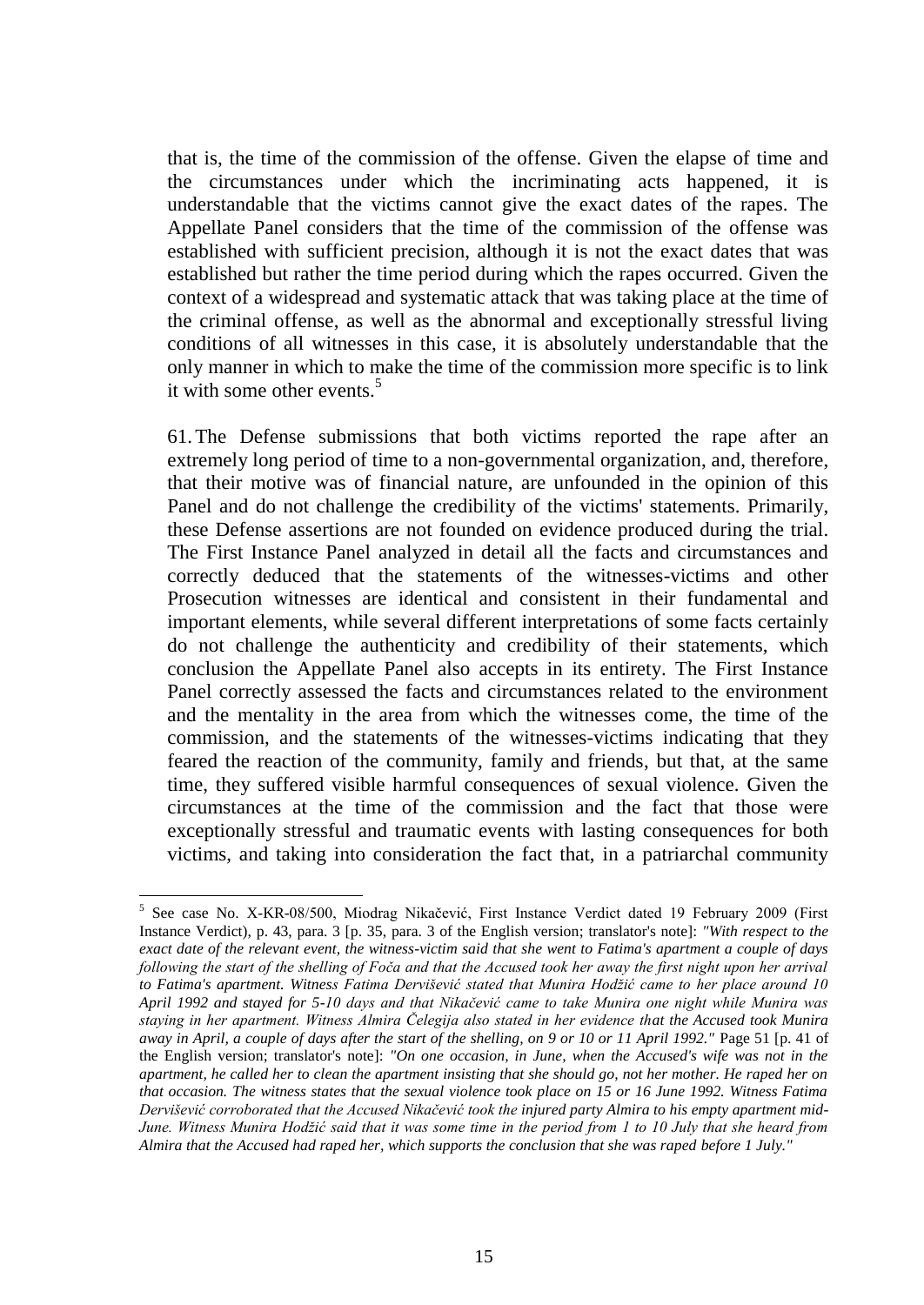from which the victims come, the act of rape is shameful for the victim, it is reasonable to conclude that the victims did not talk about it until the moment they felt safe enough to face the past and report the rapes.

62.The fact that the victims first reported the rapes to the *Women Victims of War* association does not reduce the truthfulness or credibility of their statements. Actually, it is logical that women who have undergone exceptionally traumatic events decide to first share their experience with the women who have undergone identical or similar situations.

63.From the aforementioned facts and circumstances that had been elaborated in the contested Verdict, the First Instance Panel drew a completely correct inference that reporting the rape 15 years later does not necessarily challenge the credibility of the victims' statements.

64.The submission of the Defense Counsel as to the alleged bias of the expert witness, Dr. Senadin Ljubović, is completely unfounded. The First Instance Panel properly assessed the forensic psychiatric report by this expert witness, Dr. Ljubović, noting that the opinion of an expert witness in some field must not relate to the testimony of an injured party "per se", but must solely be related to the personality of the injured party. Given the fact that Dr. Ljubović is an expert witness of long-standing practice and is amongst the first to conduct expert analysis of rape victims, some 1,000 of them, the First Instance Panel concludes correctly that his findings and opinion are impartial and, therefore, gave them full credence.

65.By merely attacking the credibility of this evidence as contradictory and overestimated, the Defense fails to offer any evidence in corroboration of its allegations. Therefore, this Panel must dismiss these arguments as unfounded.

66.The Defense challenges the credibility of witness Almira Čeligija, emphasizing that the Accused and his wife entrusted the victim with caring for their newly born. This fact alone should put in doubt the alleged rape. The Appellate Panel finds this argument of the Defense to be completely unfounded. Except for the hypothetical argument as to why the Accused should entrust the woman he allegedly raped with the care for his newly born child, the Defense does not provide any evidence or fact which corroborates this view. One could also counter-argue as to why the victim had returned to clean the Accused's home, babysit his child and wash his uniforms. Is this the result of a pre-war close friendship between the Accused and the victim or does this indicate between them the existence of a relationship similar to slavery which the Accused imposed on the victim as a "guardian", taking advantage of the specific circumstances which existed at the time?

67.A Court must base its decision on factual considerations as emanating from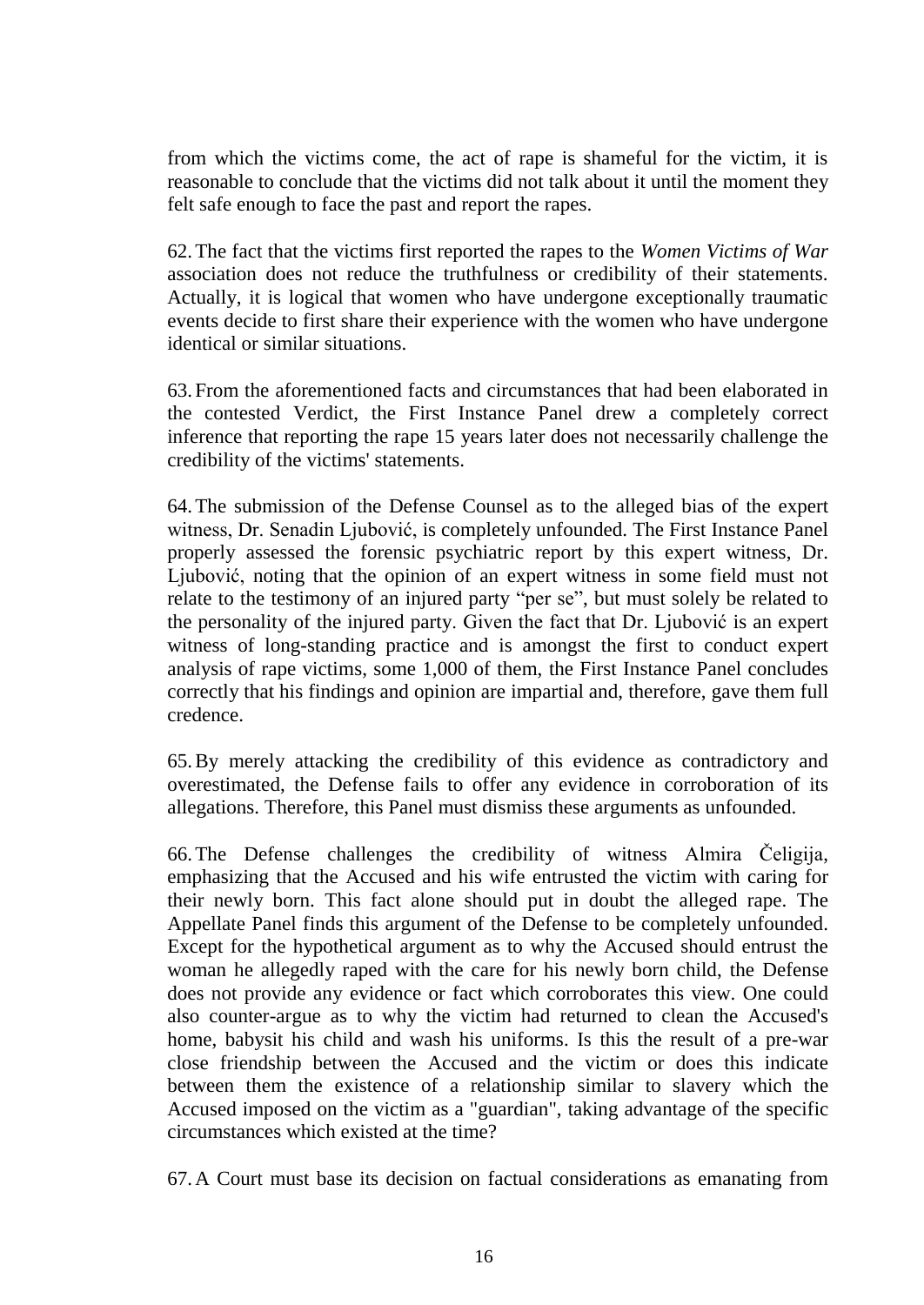presented evidence, so hypothetical assumptions are not acceptable in evidentiary procedure. Contrary to the assertion in the Appeal, the First Instance Panel has explained in detail, the position of the victims at the relevant time, both in the wider context of the events in the Foča Municipality (the existence of a widespread and systematic attack and all the events affecting the Bosniak population), and the living circumstances of the victims in this case (unprotected women who lived under extremely stressful and abnormal circumstances).

68.Given these indisputable facts, this Panel also considers that the First Instance Panel has established that sexual intercourses between the Accused and the victims did take place under coercion and that there existed such circumstances that may be considered coercive (*coercive circumstances)*.

69.Furthermore, the Defense questions the credibility of the statements of the victims Almira Čeligija and Munira Hodžić, stressing that the circumstances surrounding the abortion performed are not entirely clear. In the opinion of the Appellate Panel, the First Instance Panel correctly assesses the statements of these victims, especially Almira Čeligija, regarding the fact that she conceived after the rape and had this pregnancy terminated. Contrary to the allegations in the Appeal, the contested Verdict has explained in detail the facts and circumstances surrounding the abortion and correctly argues that the pregnancy and abortion are not facts that would carry a decisive weight in establishing the existence of the crime itself and that, given the trauma, humiliation and stigma which also surrounds the issue of abortion, the inconsistencies and confusion in the witnesses' statements are not serious considerations. On page 56 [*page 45 of the English version; translator's note*], the First Instance Panel provides a detailed overview of the confusion of victim Hodžić relating to the name of the doctor who performed the abortion and to the non-existence of documentation. Also, Dr. Ašćerić personally confirms that at the relevant period, he was in private practice in Novi Pazar where women from Eastern Bosnia were examined and where abortions were performed. However, given the passage of time and the lack of documentation, it is completely understandable that Dr. Ašćerić does not remember the specific case of the victim Almira Čeligija's abortion.

70. In his Appeal, the Accused again points at his alibi, which the Appellate Panel also finds unacceptable and it accepts the inferences of the First Instance Panel in their entirety as it follows beyond doubt from the adduced evidence that witnesses<sup>6</sup> saw the Accused in the building where he lived at the time of the rapes. Hence the Appellate Panel does not consider that the Defense managed to challenge these pieces of evidence or that it offered sufficient evidence to challenge the established state of facts.

<sup>&</sup>lt;sup>6</sup> See the First Instance Verdict, p 46 [p. 37 in the English version; translator's note]; witnesses Almira Čeligija, Munira Hodžić, Fatima Dervišević.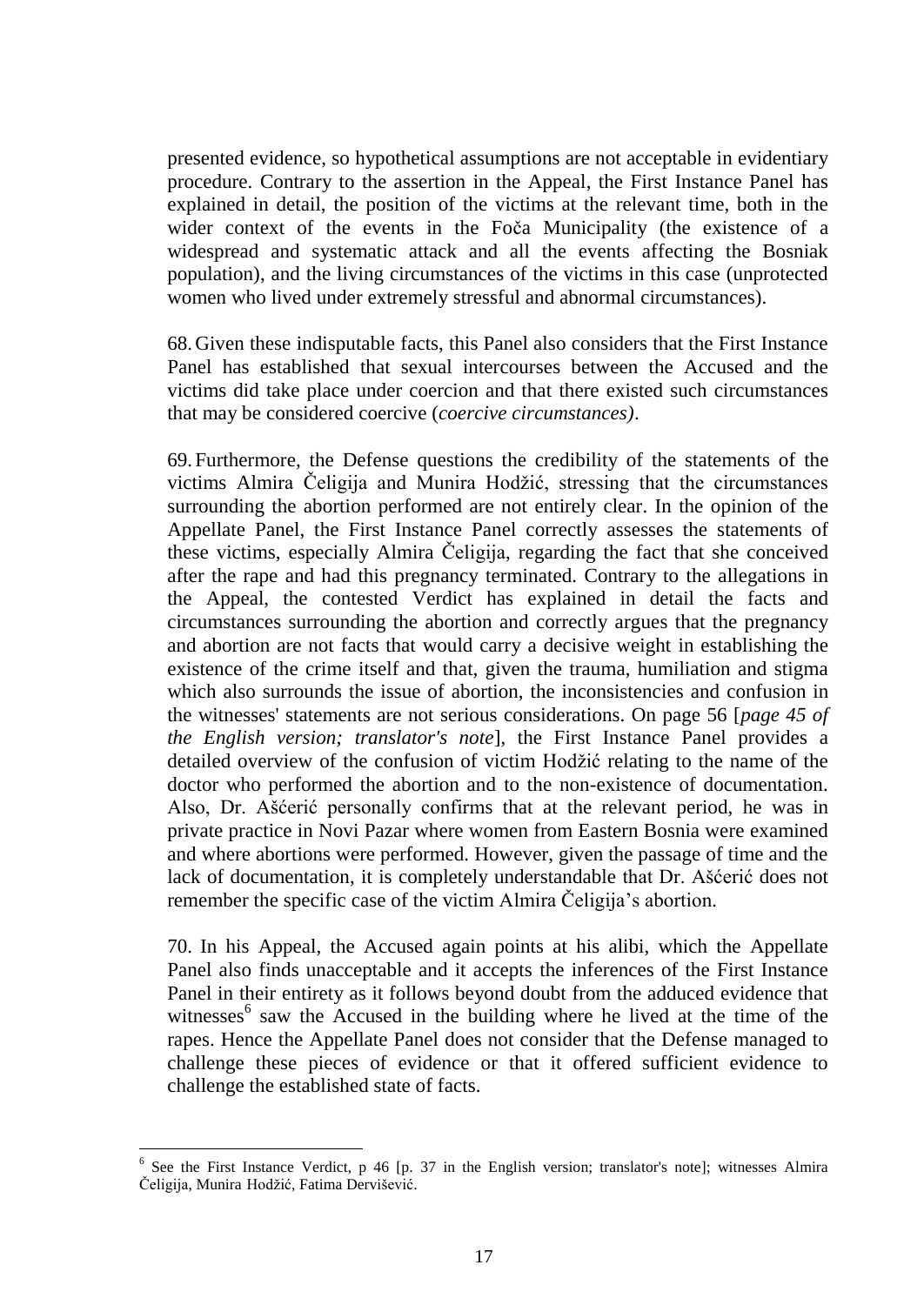71.Given the above, the Appellate Panel is of the opinion that the Defense has not managed to challenge with its Appeals the state of facts correctly and completely established by the First Instance Panel. Therefore, the submission of the Defense relating to Sections 1(a) and 1(b) of the operative part of the First Instance Verdict are hereby dismissed as unfounded pursuant to Article 299 of the CPC B-H.

#### **III VIOLATION OF THE CRIMINAL CODE**

72. An appellant alleging an error of law must, as a minimum, identify, the alleged error, present arguments in support of this claim, and explain how the error affects the decision resulting in its unlawfulness.

73. Where an error of law arises from the application of a wrong legal standard in the Verdict of the First Instance, the Appellate Panel may articulate the correct legal standard to be applied and review the relevant factual findings of the Trial Panel accordingly. In so doing, the Appellate Panel not only may correct a legal error, but also apply the correct legal standard to the evidence contained in the trial record in the absence of additional evidence. It must therefore determine whether it itself is convinced beyond any reasonable doubt as to the factual finding challenged by the Defense before that finding is confirmed on appeal.

74.Where the Appellate Panel concludes that the Trial Panel has committed an error of law but is satisfied as to the factual findings reached by the Trial Panel, the Appellate Panel will revise the Verdict in light of the law as properly applied and determine the correct sentence, if any, as provided under Articles 314 and 308 of the CPC of BiH.

# **A- Whether the act for which the Accused is being prosecuted constitutes a criminal offense**

75. Violation of the Criminal Code as to whether the act for which the Accused is being prosecuted constitutes a criminal offense may appear in three forms: 1) an erroneous assessment as to whether the act for which the Accused is being prosecuted constitutes a criminal offense or not, 2) an erroneous evaluation as to the existence or lack of existence of the elements of the criminal offence and 3) an erroneous evaluation as to the existence or lack of existence of unlawfulness.

76. The requirements for the existence of a criminal offence are that all the elements of the general concept and specific elements of the criminal offense charged are satisfied. Violation of the law exists if the court erroneously concludes that all the elements of a particular criminal offense are satisfied.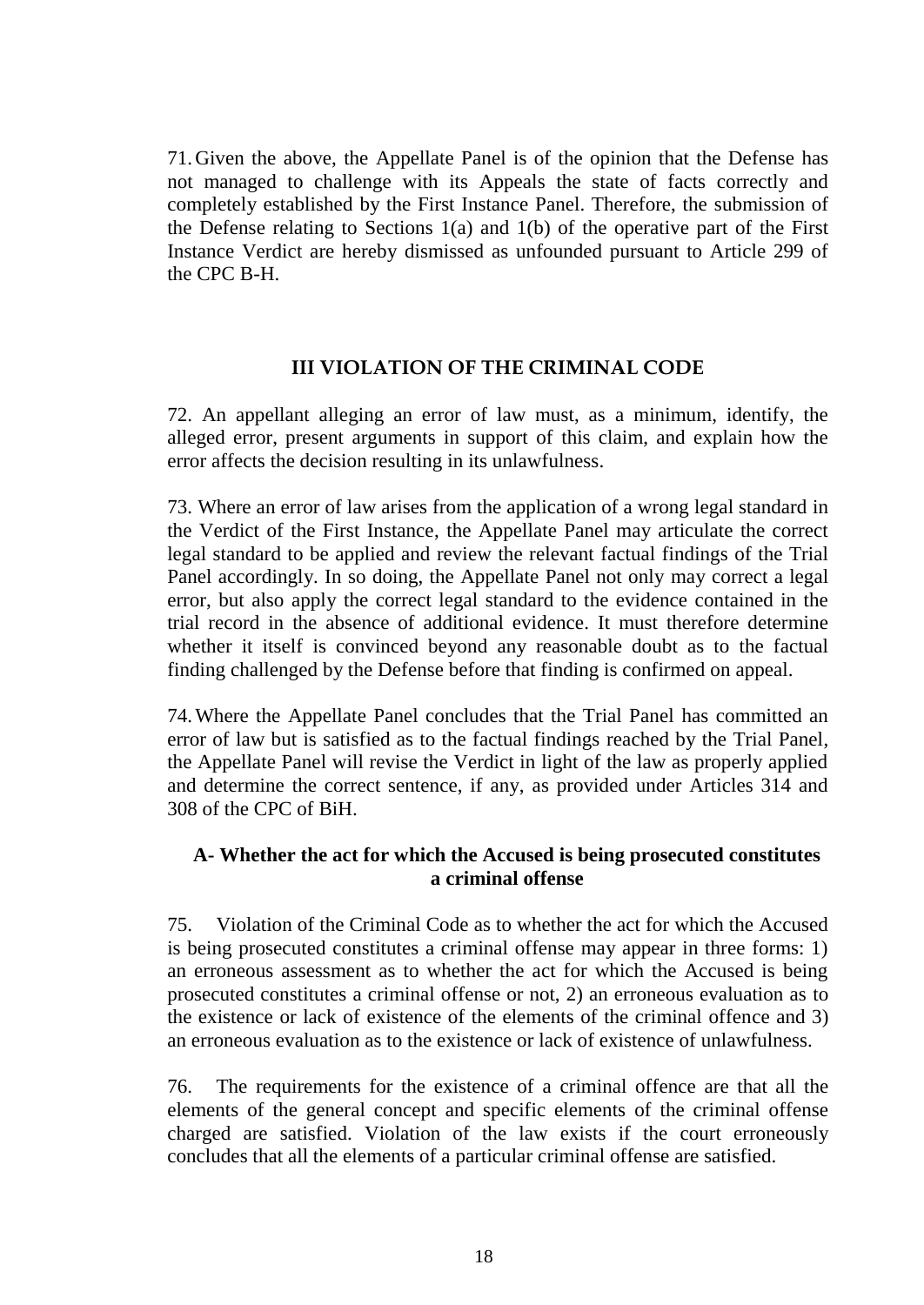#### **Appeal Submissions pertaining to Section 2 of the Contested Verdict**

77.The Appellate Panel deems it necessary to indicate that in their Appeals, the Defense Counsels for the Accused, within grounds for appeal due to essential violation of the criminal procedure provisions under Article 297 of the CPC of BiH have erroneously subsumed the reasoned violations under the provisions of the Article. Furthermore, the Defense, in the part of the Appeal contesting incorrectly or incompletely established facts, described an appellate ground that by its nature constitutes a violation of the criminal code under Article 298 a) of the CPC of B-H but at the same time the appellant only invokes a violation of Article 298 d) of the CPC of B-H.

78. In the interest of the Accused, the Appellate Panel has viewed the Defences' submissions as obvious oversights and has evaluated each submission reasoned in the appeals and reviewed the contested Verdict insofar as contested by the appeal submission. When taking such a position the Appellate Panel has taken into consideration a number of fundamental principles relating to criminal procedure from which the basic rights of the Accused derive, as guaranteed by both the CPC of B-H and Article 6 of the European Convention for the Protection of Human Rights and Fundamental Freedoms (ECHR).

79.Although Article 6 of the ECHR does not explicitly provide for the Accused to have legal assistance, it follows that the Accused must have legal assistance if the interests of justice so require. If the Accused is entitled to free legal assistance he is entitled to practical and effective legal assistance and not only to theoretical or illusory one.<sup>7</sup> Pursuant to Article 6 (3) c) of the ECHR the Court is required to intervene if a legal aid lawyer manifests obvious inadequacies in representing a client.<sup>8</sup> In the opinion of the Appellate Panel, the omission of the defense, in other words, obvious slips by the Defense Counsels, are not of such a nature as to violate the Accused's right to defense. However, by strict interpretation of legal provisions, particularly Article 306 of the CPC of B-H, the Accused could be placed in an adverse position. Thus, the Appellate Panel decided to review the Verdict insofar as contested by the appeal although in respect to Section 2 of the operative part of the contested Verdict, the Defense referred to incorrect grounds for the appeal (incorrectly or incompletely established facts).

80. The application of the fundamental principle *in dubio pro reo* also corroborates the aforementioned conclusion of the Appellate Panel. A doubt with respect to the existence of facts on which the application of provisions of substantive as well as procedural law depends, shall be resolved by the Court in

<sup>7</sup> See: Judgment dated 30 April 1980, *Artico v. Italy*

<sup>8</sup> Judgment dated 19 December 1989, *Kamasinski v. Austria*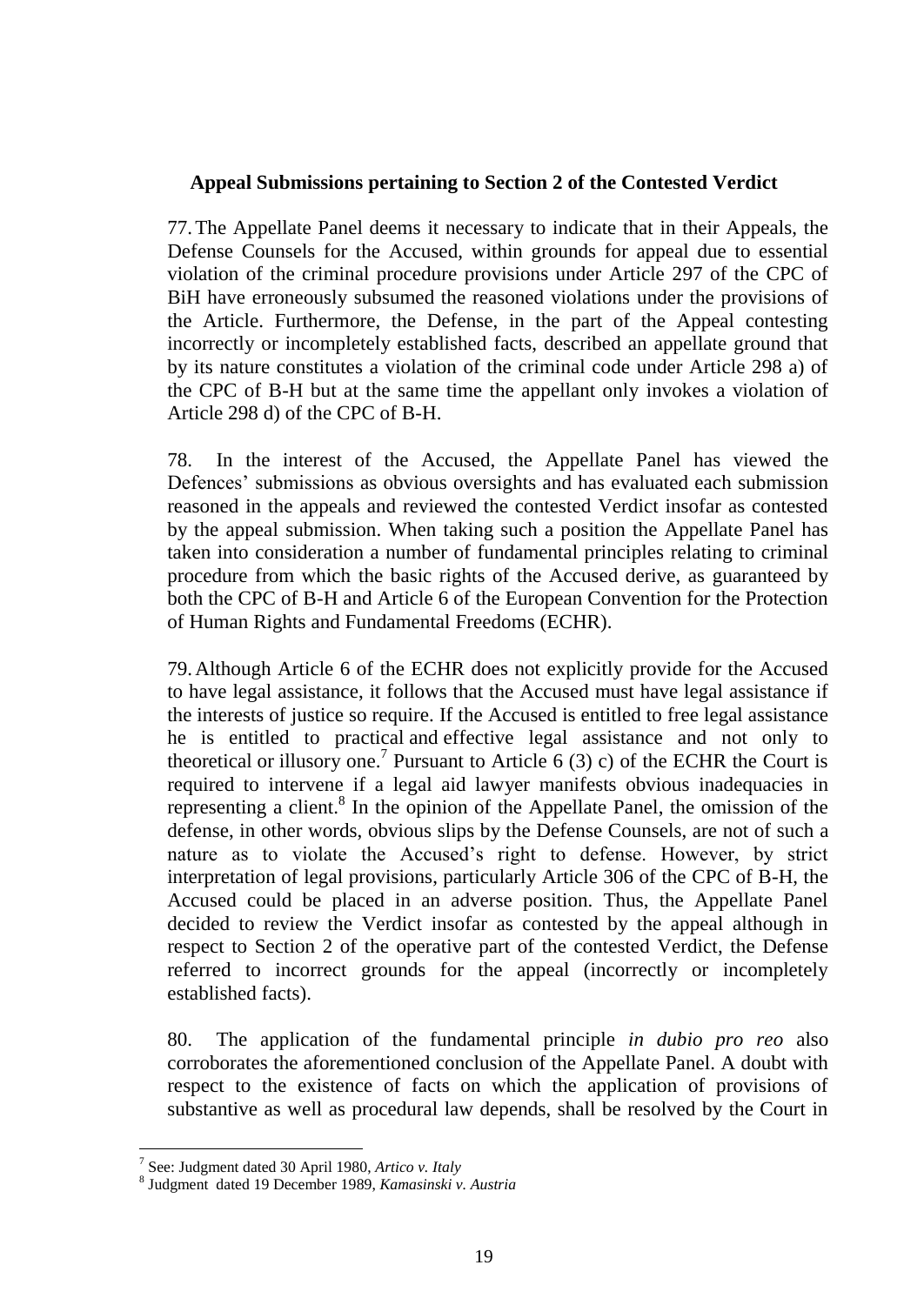the manner more favorable for the accused.The Appellate Panel holds that by any standard the decision made pursuant to Article 284 a) of the CPC of B-H  $\frac{9}{18}$ more favorable to the Accused compared to Article 284 c) of the CPC of B-H.<sup>10</sup> In other words, it is not disputable that there is merit to the claim of the Defense indicating the error of the First Instance Panel with regard to Section 2 of the operative part of the Verdict and that the Accused should have been acquitted of the charge. Strict acceptance of the classification of the grounds of the Defense appeal as incorrectly or incompletely established facts would result in the application of Article 284 c) of the CPC of B-H in the decision upon the appeal. On the other hand, correct qualification of the submissions of the appeal results in the application of Article 284 a) of the CPC of B-H.

81. The Panel notes that the Appellant is of the opinion that the First Instance Panel incorrectly established the state of facts (grounds for the appeal - the state of facts incorrectly or incompletely established under Article 299 of the CPC of B-H) and refers to facts which do not follow from the Indictment itself, which essentially constitutes the grounds of appeal in terms of Article 298 a) of the CPC of B-H.

82. In other words, the Appeal repeats several times that the Accused acted in his capacity as a member of the Foča Police, that he acted upon the orders of his supervisor, the Chief of Police Dragan Gagović, both when the victim Rasim Klapuh was arrested and when he was handed over to the military police, adding that, even under the Indictment, it was the military police who decided on the subsequent fate of Klapuh. The Appeal indicates that the Court itself only in the reasoning of the Verdict draws the conclusion that the Accused knew how detainees were treated in the Foča KPD, where unknown perpetrators, military police members, imprisoned the victim, as well as the conclusion that the Accused knew about it and assisted them.

83. In relation to Section 2 of the operative part of the First Instance Verdict, the Appellate Panel finds that the appellate submissions are grounded and that the operative part of the contested Verdict lacks the elements established by the law as constituting a criminal offence because the described acts of the Accused lack some of the essential elements of the criminal offense under Article 172(1) e) of the CC of B-H.

<sup>9</sup> Article 284 a) of the CPC of B-H: "*The Court shall pronounce the verdict acquitting the accused of the charges in the following cases: a) if the act with which he is charged does not constitute a criminal offense under the law.* 

<sup>10</sup> Article 284 c) of the CPC B-H: " c) *if it is not proved that the accused committed the criminal offense with which he is charged*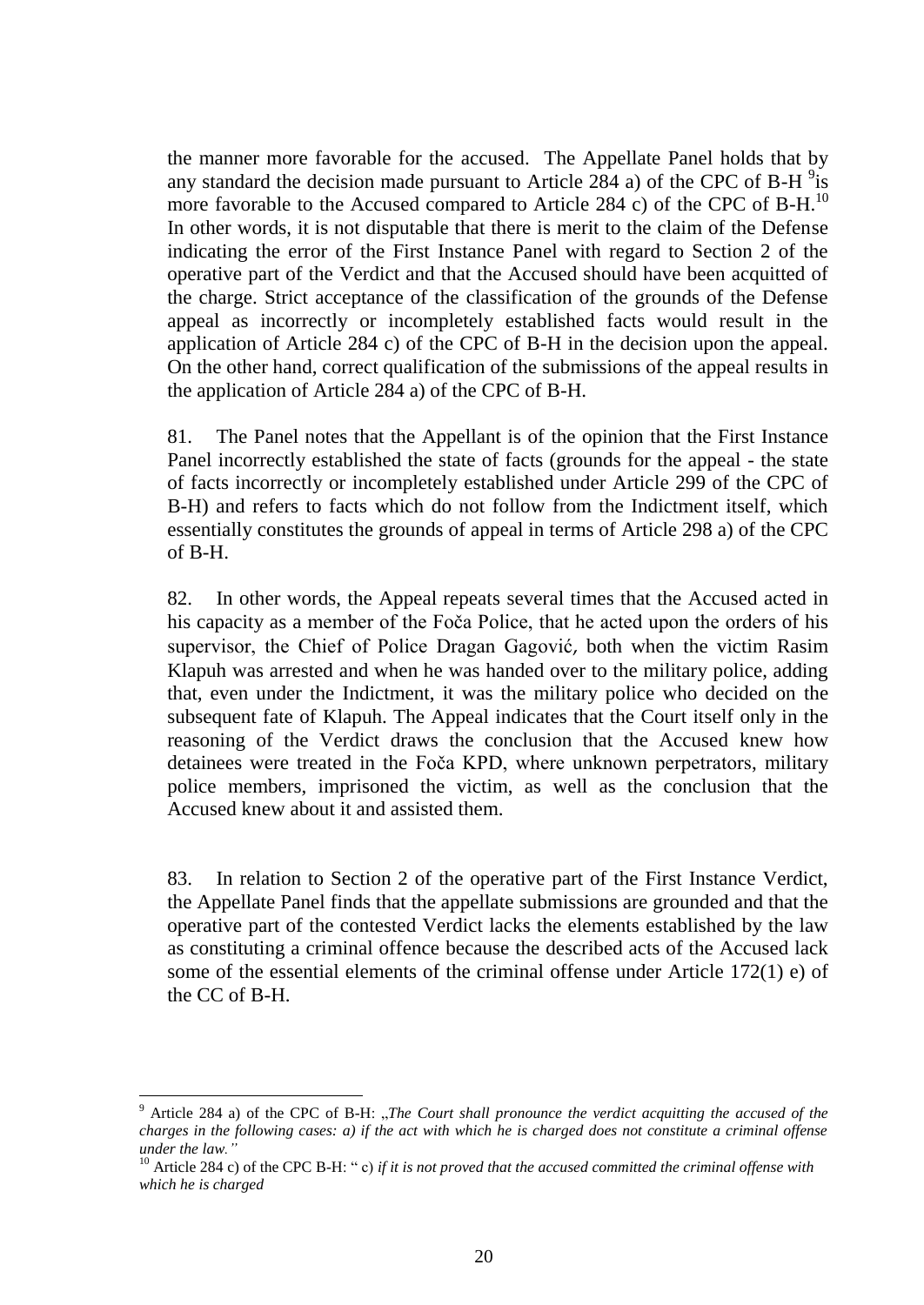# **Crimes against Humanity Article 172**

*(1) Whoever, as part of a widespread or systematic attack directed against any civilian population, with knowledge of such an attack perpetrates any of the following acts:* 

*…,*

 $\overline{a}$ 

*e) Imprisonment or other severe deprivation of physical liberty in violation of fundamental rules of international law;*

*shall be punished by imprisonment for a term not less than ten years or longterm imprisonment*

84.The elements of the offense in terms of Article 172(1) e) of the CC of B-H are satisfied when the perpetrator has imprisoned one or several persons or in some other way deprived one or several persons of their liberty, the gravity of the committed offense being such that it violates the fundamental rules of international law and the perpetrator is aware of the real circumstances that result in the gravity of the act concerned.

85. The basic rules of international law pertaining to detention of civilians are contained in Article 42 and 43 of the Convention relative to the Protection of Civilian Persons in Time of War (Geneva Convention IV)<sup>11</sup>, Article 9 of the Universal Declaration of Human Rights (Universal Declaration) and Article 9 of the International Covenant on Civil and Political Rights (ICCPR).

86. Article 42 of the Geneva Convention (IV) regulates that internment or placing in assigned residence protected persons may be ordered only if the security of the Detaining Power makes it absolutely necessary while Article 43 of the Geneva Convention (IV) guarantees minimum procedural guarantees that the protected persons are entitled to.

87. Also, Article 9 of the Universal Declaration regulates that "*No one shall be subjected to arbitrary arrest, detention or exile."* Article 9 of the ICCPR stipulates that "Everyone has the right to liberty and security of person. No one shall be subjected to arbitrary arrest or detention". Article 5 of the ECHR

 $11$  Convention (IV) relative to the Protection of Civilian Persons in Time of War. Geneva, 12 August 1949., Article 42: "*The internment or placing in assigned residence of protected persons may be ordered only if the security of the Detaining Power makes it absolutely necessary." Article 43 reads: Any protected person who has been interned or placed in assigned residence shall be entitled to have such action reconsidered as soon as possible by an appropriate court or administrative board designated by the Detaining Power for that purpose. If the internment or placing in assigned residence is maintained, the court or administrative board shall periodically, and at least twice yearly, give consideration to his or her case*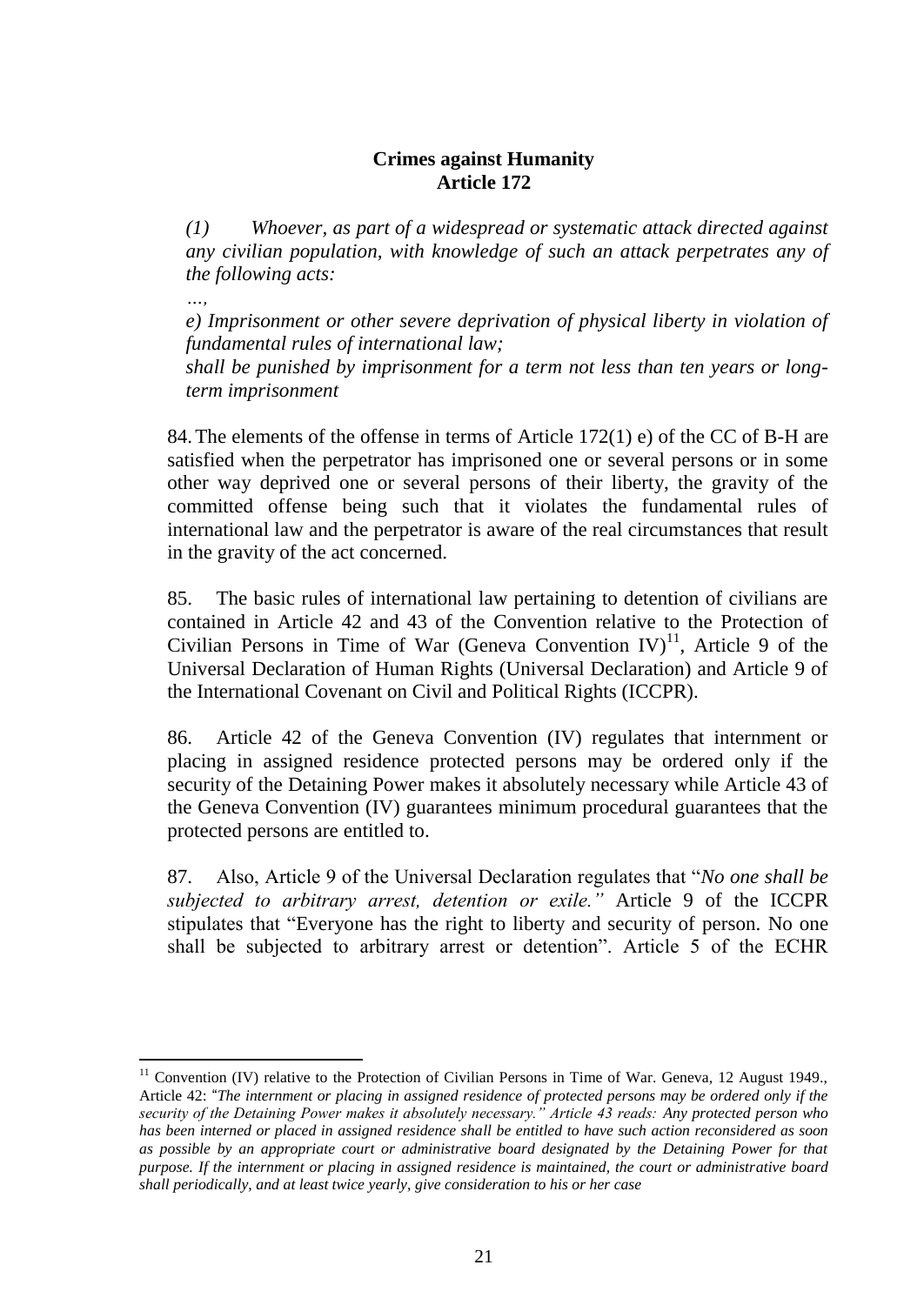prohibits deprivation of liberty save in the cases specified and in accordance with a procedure prescribed by  $law$ <sup>12</sup>

88.The rules of international law, enumerated and cited above, clearly stipulate that detention or deprivation of liberty can only be exercised on the legal grounds and in compliance with procedural guarantees.

89. Furthermore*,* when considering the aforementioned submissions on appeal, the Appellate Panel, in the first place, would like to refer to some legal provisions:

# **Article 280 of the CPC of B-H - Correspondence between the Verdict and Charges**

*The verdict shall refer only to the accused person and only to the criminal offense specified in the indictment that has been confirmed, or amended at the main trial.*

*The Court is not bound to accept the proposals of the Prosecutor regarding the legal evaluation of the act.*

90. This provision under paragraph 1 provides for the issues of objective and subjective identity of the charges and the verdict, starting from the accusatory principle (adversarial principle). The issue of the **objective identity** of the charges and verdict means that the proceedings may only be conducted against the person covered by the motion of the prosecutor and only **for the criminal offense described in the motion of the prosecutor. .** 

91. The Court is bound by the state of facts as specified in the confirmed Indictment or an Indictment amended at the main trial. This means, that the Court is not only bound by the act charged as a certain event from the past but also by the description of the act and the event, as presented or described in the Indictment. The Court is not allowed to exceed that description, that is, to take into consideration facts established at the main trial but not included in the Indictment, to the detriment of the Accused. Effectively, the Court is not allowed to exceed the complex of the facts as described in the Indictment and take into

 $\overline{a}$ <sup>12</sup> The European Convention on the Protection of Human Rights and Fundamental Freedoms, Article 5 (1) *Everyone has the right to liberty and security of person. No one shall be deprived of his liberty save in the following cases and in accordance with a procedure prescribed by law.*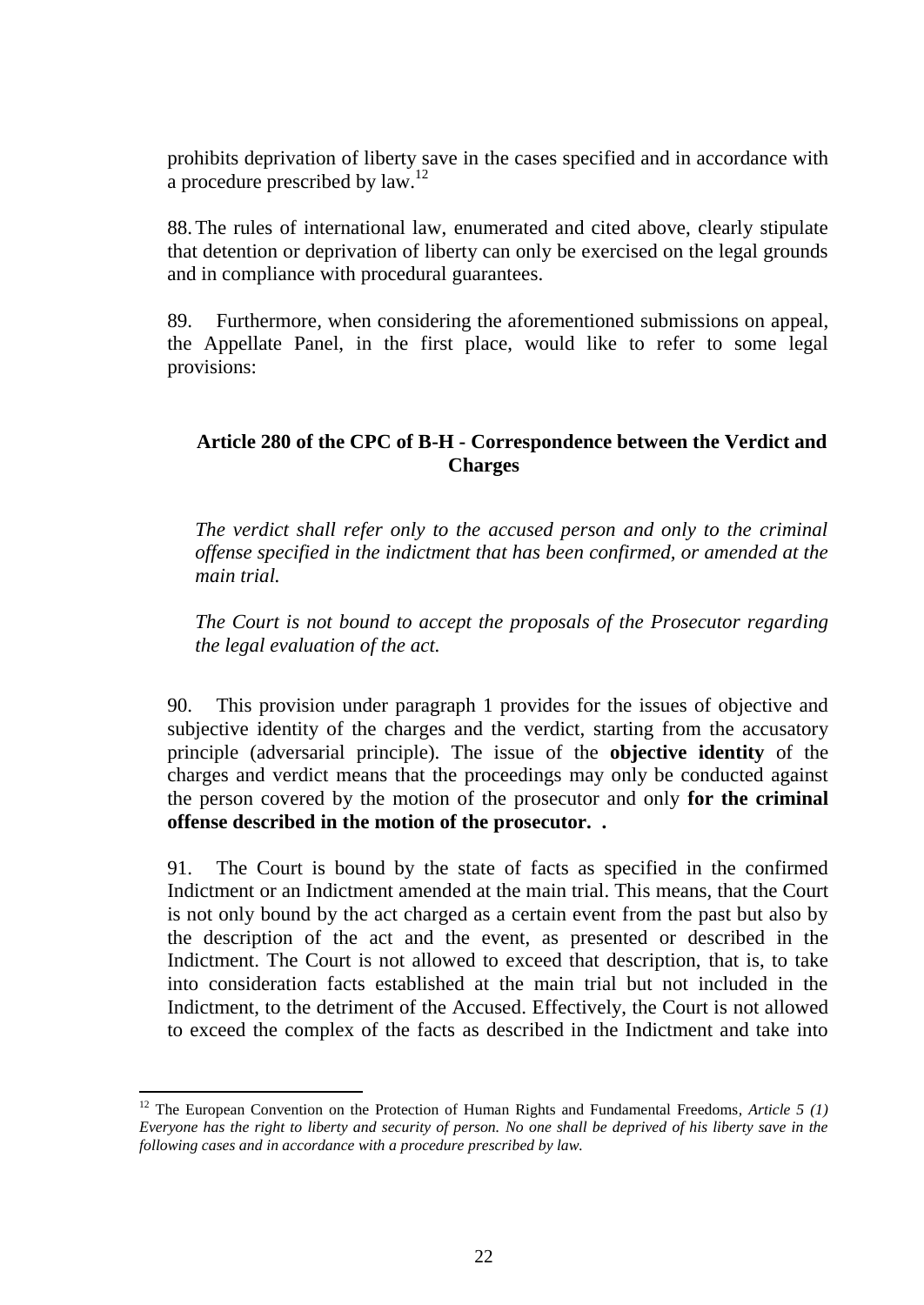consideration these facts not covered by the charges to the detriment of the Accused.

92. In contrast, the change of the criminal action description which would change the identity of the offense, even if the relevant facts are established beyond doubt, cannot be taken into consideration if the Prosecutor does not amend the Indictment. Such action would represent exceeding of the charges, that is, an essential violation of the provisions of criminal procedure under Article  $297(1)$  j) or under Article  $297(1)$  h) of the CPC of B-H, when the Court does not entirely resolve the contents of the charge.

# **Article 285 of the CPC of B-H- Guilty Verdict**

*(1) In a guilty verdict, the Court shall pronounce* the *following:*

- *a) the criminal offense for which the accused is found guilty along with a citation of the facts and circumstances that constitute the elements of the criminal offense and those on which the application of a particular provision of the Criminal Code depends*
- *b) the legal name of the criminal offense and the provisions of the Criminal Code that were applied;*
- *c) to d) (the rest left out)*

93. The guilty verdict or the **so-called conviction is the verdict accepting the arraignment as stated in the confirmed Indictment or as amended at the main trial**. By such a verdict, the accused is found guilty of the offenses as indicted by the prosecutor and sentenced accordingly.

94. **Regarding subparagraph a)** there exists an indisputable requirement that the factual description of the criminal offense in the operative part of the Verdict (factual grounds of the verdict) specifies the act which constitutes the criminal offense, citing the facts and circumstances that constitute the elements of the criminal offense and confirming that the Accused committed the criminal offense in question.

95. Also, all other facts and circumstances, on which the application of the provisions of the substantive criminal law depends, should be stated.

96. Specifically, the section of the operative part referring to the acts of the Accused, reading:

*" Between early April 1992 through late March 1993, as part of a widespread and systematic attack of the military, paramilitary and police forces of the Serb Republic of B-H and subsequently of Republika Srpska, directed against the Bosniak civilians in the Foča Municipality, having knowledge of such an attack*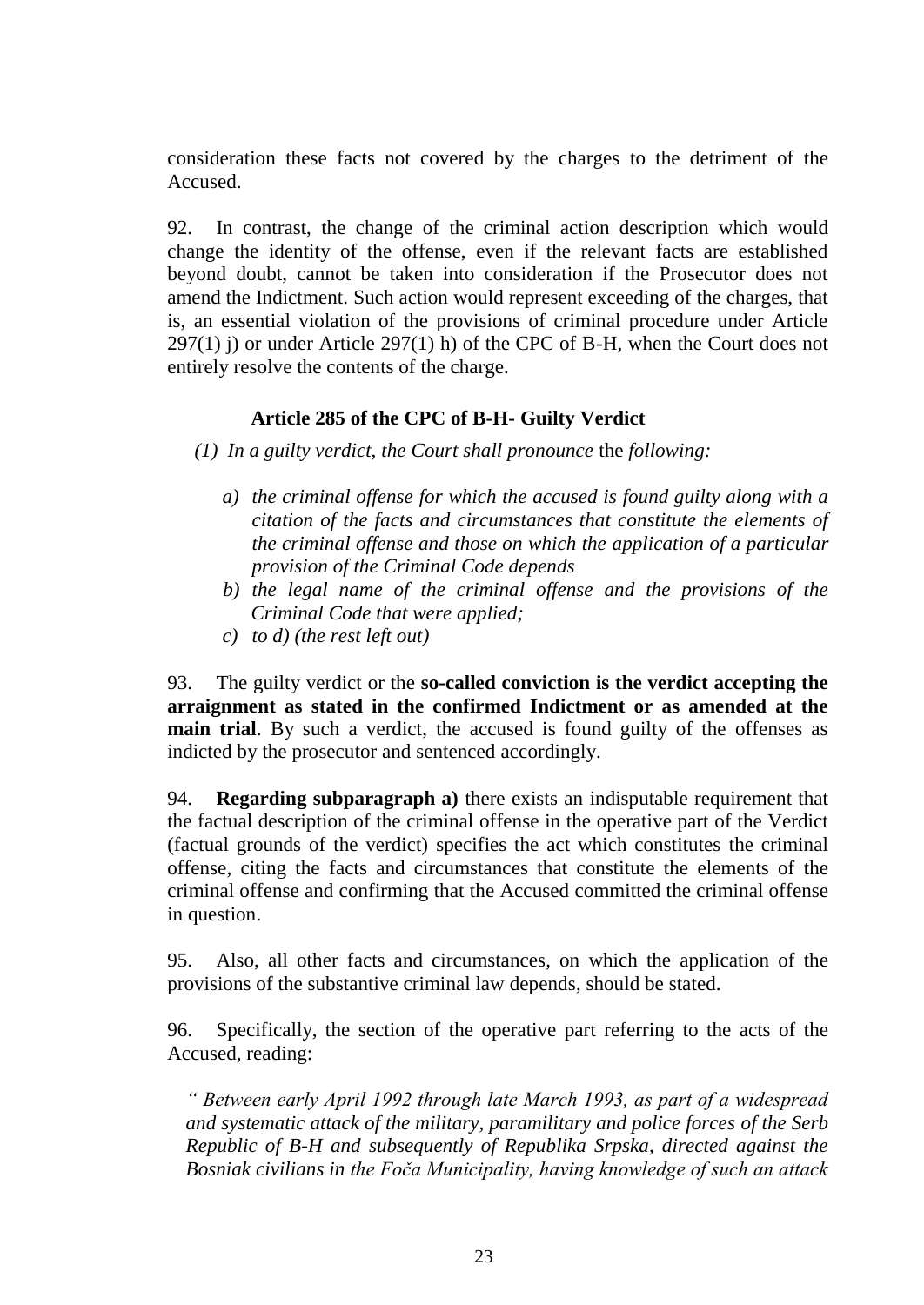*and that his acts constituted part of the attack, as a member of the aforementioned forces, he knowingly aided in unlawful imprisonment and deprivation of physical liberty, in as much as he:*

*On 2 August 1992, carrying an automatic weapon, together with two other armed members of the Armed Forces of the Republika Srpska, he came to the house of the Klapuh family in Humsko, Foča Municipality, looking for Rasim Klapuh; as Rasim was doing some farm work on a nearby meadow, one of them went there and brought him in front of the house, whereupon they apprehended him and took him to a meadow close to the place of Geuši, Republic of Montenegro, where they interrogated him; thereupon they took him back home and then took him and handed him over to the military police in the Army Command stationed in the place of Velečevo, Foča Municipality*

does not include the facts and circumstances indicating the unlawful acts, that is, unlawful deprivation of liberty.

97. The part of the operative part clause indicating the unlawfulness, reading:

*"from where Rasim was taken and unlawfully imprisoned in the Foča KPD /Penal-Correctional Institution/; he was detained there while no proceedings were ever instituted against him, nor did he ever receive any decision containing the reasons for his detention; after that, on an undetermined day he was taken out of the KPD by unidentified persons and murdered at an unknown site.*

98. are facts and circumstances relating to the conduct of other personsperpetrators and do not contain the description of actions and the required intent of the Accused which would indicate that the Accused participated in the said criminal offense as an accessory**.** The factual description of the criminal offense of which the Accused **is found guilty as an accessory** in the operative part of the Verdict, must include all facts and circumstances showing that the Accused had knowledge of both the offense and the perpetrator, as well as that, that by his acts, he supported the act of the perpetrator.

99. The First Instance Panel correctly established **that the Accused got the task (a verbal order from the Police Chief Dragan Gagović**) to apprehend Rasim Klapuh for interrogation and that this is a legitimate order.

100. The contested Verdict also establishes that the Accused, together with other policemen, took Rasim Klapuh to the gate in Velečevo where the Command of the Army of Republika Srpska and the Military Police were quartered, and handed him over. **The persons who took over the victim, escorted and detained him unlawfully** in the Foča Penal and Correctional Institution (Foča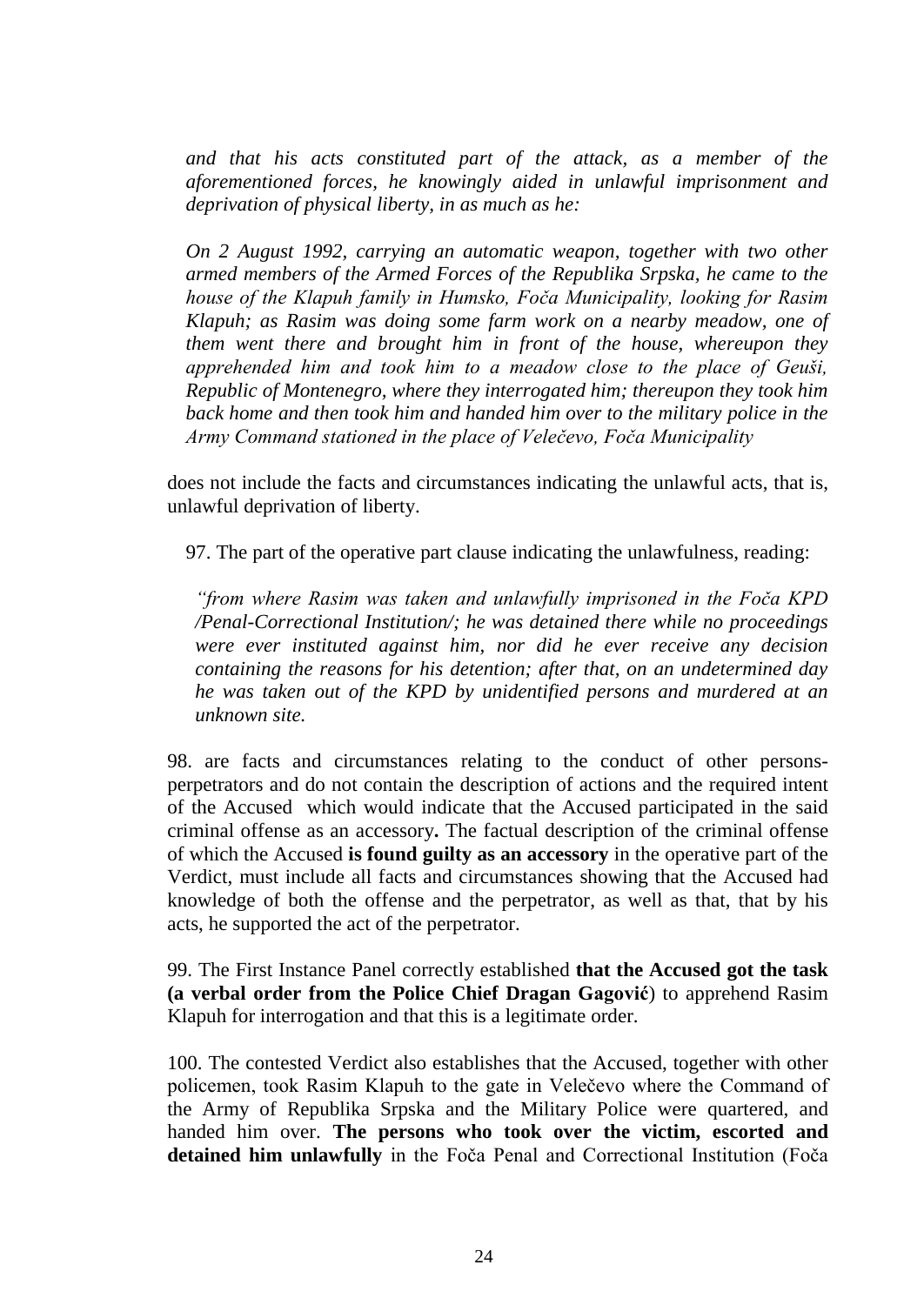KPD). Subsequently, on an unidentified day, the victim was taken away and killed **by unidentified persons** at an unknown site.

101. The event which is the subject of the charges must be considered from the description given in the Indictment and not from the aspect of the established facts concerning the manner in which the event took place in reality (provided that the prosecutor does not amend the Indictment), and a decision should be made accordingly.

102. In this specific case, the aforementioned facts are those described in the Indictment while other facts, forming the basis for conviction in the contested Verdict and reasoned therein to mean that the Accused was aware that the actions of the unidentified military policemen were unlawful and that his handing over of the victim to the military policemen, irrespective of the given order, as well as his knowledge about it make him an accessory with regard to the described unlawful acts, exceed the factual substance of the Indictment as "*Only the facts established in favor of the Accused can be taken into consideration even without amendment of the Indictment."*

103. Given that the Appellate Panel concluded that the operative part of the contested Verdict, as well as the Indictment, with regard to the criminal offense of which the Accused was found guilty under Section 2 of the contested Verdict, lack the elements of the criminal offense concerned, in application of Article 314 of the CPC of B-H in conjunction with Article 284 a) of the same Law, the Panel, revised the First Instance Verdict and acquitted the Accused of the criminal offense of Crimes against Humanity under Article 172(1) e) of the CC of B-H.

#### **B- Whether an inapplicable law was applied to the criminal offense charged**

104. The Defense is of the opinion that in this case the CC  $SFRY<sup>13</sup>$  should have been applied and not the CC of B-H because it was the law in effect at the time of the alleged commission of the offense and it is the law that is more lenient to the accused.

105. The Defense makes reference to several cases before lower courts in which the CC SFRY was applied. The Defense believes that it is unacceptable for one party to the proceedings (the Prosecutor's Office) to decide on the jurisdiction of the court making it possible to discriminate against citizens on ethnic, religious, political, racial or other grounds.

<sup>&</sup>lt;sup>13</sup> See: Decree Law on the Application of the Criminal Code of the Republic of Bosnia and Herzegovina and Criminal Code of the Socialist Federal Republic of Yugoslavia adopted as the republic code during the Immediate War Danger or the State of War (Official Gazette RB-H No. 6/92) and the Law on Confirmation of the Decree Law (Official Gazette RB-H No 13/94).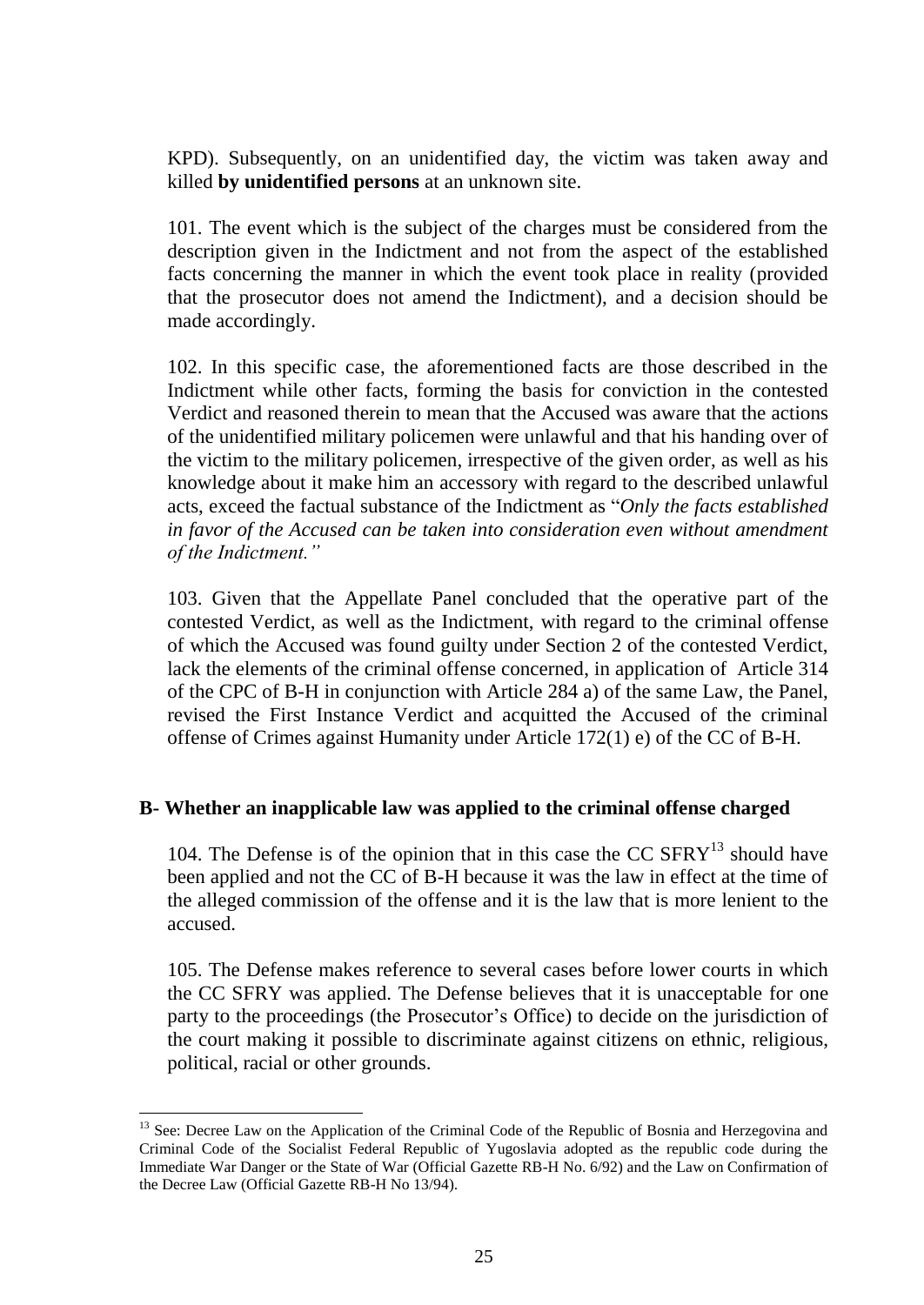106. The appeal submissions of the defense referring to the substantive law application are entirely groundless.

107. In other words, it is indisputable that at the time of the perpetration of the act that the Accused is charged with, which, satisfies all the essential elements of the criminal offense of Crimes against Humanity in terms of Article 172(1) of the CC of B-H, the aforementioned criminal offense as such was not stipulated by the criminal code applicable at the time (CC SFRY).

108. It is also indisputable that pursuant to the principle of legality, no punishment or other criminal sanction may be imposed on any person for an act which, prior to being perpetrated, was not defined as a criminal offence by law or international law and for which a punishment was not prescribed by law.<sup>14</sup> Pursuant to time constraints in relation to the applicability, the law that was in effect at the time of the commission of the criminal offense shall apply; if the law has been amended on one or more occasions after the criminal offense was perpetrated, the law that is more lenient to the perpetrator shall be applied.<sup>15</sup> However, Article 4 subparagraph a) of the CC of B-H, which the First Instance Verdict correctly invokes, states that Articles 3 and 4 of the CC of B-H shall not prejudice trial and punishment of any person for any act or omission, which at the time of the commission, was criminal according to the general principles of international law*.* The provisions of Article 7 (2) of the ECHR and Article 15 (2) of the ICCPR were adopted by such regulations thus providing for an exceptional departure from the principle laid down in Article 4 of the CC of B-H.

109. The First Instance Panel correctly indicates that the foregoing is reflected in this case because it concerns a charge which includes a violation of international law. At the relevant time, the criminal offense of Crimes against Humanity was a criminal offense under customary international law, as well as under the principles of international law. The First Instance Panel presented a detailed and comprehensive argument which the Appellate Panel finds valid and correct, so it fully accepts it.

110. Furthermore, the Appellate Panel finds correct the position of the First Instance Panel that Bosnia and Herzegovina, as the successor state of the former SFRY, ratified the ECHR and ICCPR, and that these international instruments are binding on it. Given that they regulate the obligation to try and punish any

<sup>14</sup> Article 3 of the CC of B-H: *(1)Criminal offences and criminal sanctions shall be prescribed only by law.* 

*<sup>(2)</sup> No punishment or other criminal sanction may be imposed on any person for an act which, prior to being perpetrated, has not been defined as a criminal offence by law or international law, and for which a punishment has not been prescribed by law.*

<sup>15</sup> Article 4 of the CC of B-H: (1) "*The law that was in effect at the time when the criminal offence was perpetrated shall apply to the perpetrator of the criminal offence.*

*<sup>(2)</sup> If the law has been amended on one or more occasions after the criminal offence was perpetrated, the law that is more lenient to the perpetrator shall be applied.*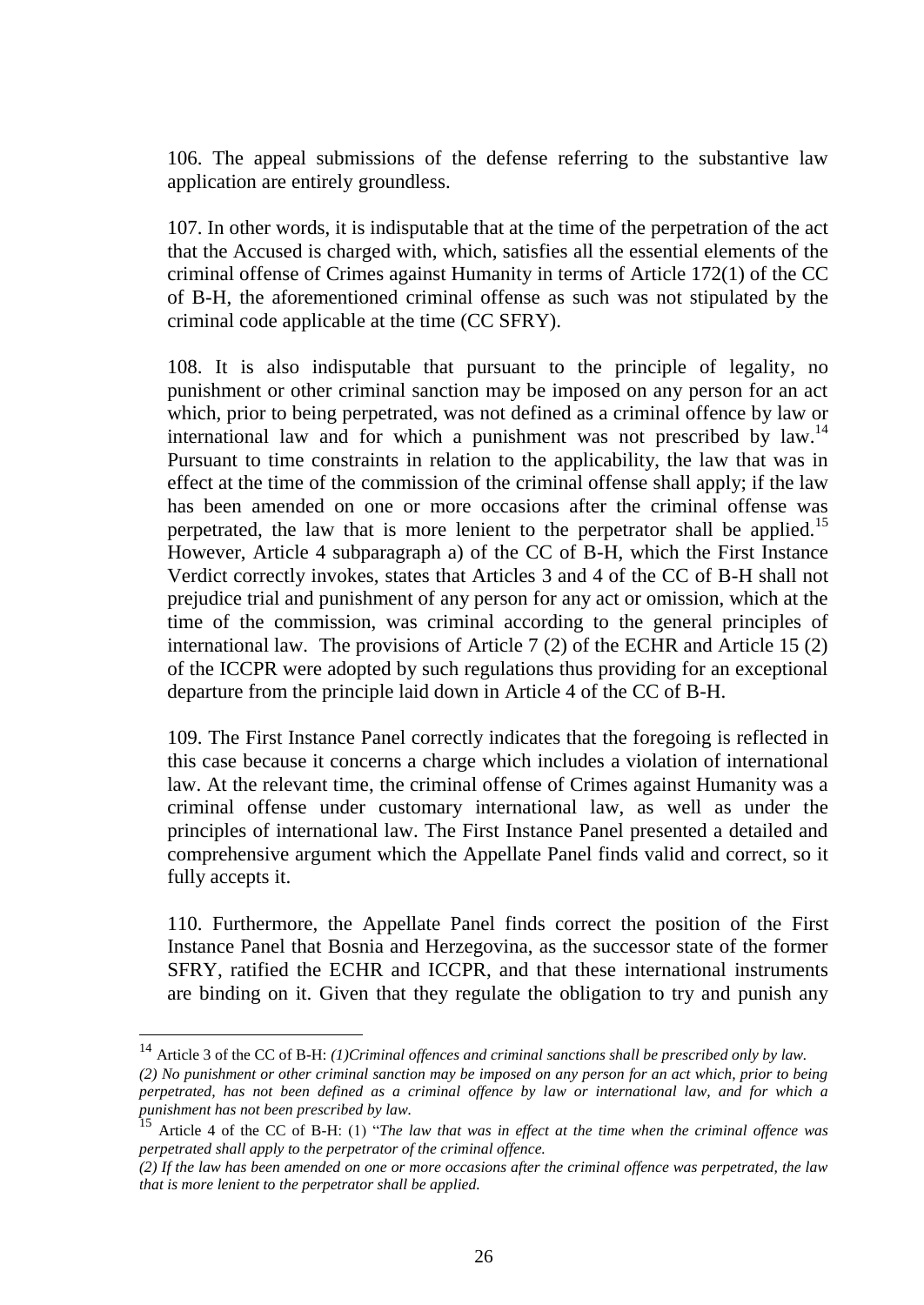person for any act or omission which, at the time when it was committed, was criminal according to the general principles of international law, which is definitely the case with Crimes against Humanity, it is indisputable that the submissions of the Defense, contesting the decision of the First Instance Panel in this respect, are entirely ungrounded and must be dismissed as such

111. As regards submissions that the SFRY CC is more lenient to the perpetrator in respect of the imposed criminal sanction, the Appellate Panel notes that at the time of the commission of the crime the Accused is charged with, it was possible to pronounce a death penalty. The death penalty was abolished after the ratification of Protocol 13 of the ECHR on 29 July 2003. By the Protocol, the signatory countries committed not to prescribe the death penalty in their criminal laws, although according to the criminal legislation of Bosnia and Herzegovina applicable at the time, it was not possible to pronounce a death penalty (Criminal Code of the Federation of BiH (1998), Criminal Code of Republika Srpska (2000) and Criminal Code of the Brčko District (2000), and the Criminal Code of B-H of 1 March 2003). Therefore, it follows that the Law which does not provide for the pronouncement of a death penalty, meaning the Criminal Code of B-H, is in any event more lenient to the perpetrator.

112. The issue of the application of a more lenient law is a factual issue and reference of the appellant to other cases in which the law in force at the time of perpetration of the criminal offense was applied is not relevant nor does it constitute a valid ground of appeal.

# **IV) DECISION ON THE SENTENCE**

113. A decision on sentencing may be appealed on two distinct grounds, as provided in Article 300 of the CPC of BiH.

114. A decision on sentencing may first be appealed on the grounds that the Trial Panel failed to apply the relevant legal provisions when fashioning the punishment.

115. However, the Appellate Panel will not revise the decision on sentence simply because the Trial Panel failed to apply all the relevant legal provisions but the Appellate Panel will only reconsider the decision if the appellant establishes that the failure to apply all relevant legal provisions resulted in a miscarriage of justice. If the Appellate Panel is satisfied that such a miscarriage of justice occurred, it will determine the correct sentence on the basis of the Trial Panel's factual findings and correct application of the law.

116. On the other hand, the appellant may challenge the decision on sentence on the grounds that the Trial Panel used its discretion in determining the appropriate sentence. The Appellate Panel emphasizes that the Trial Panel is vested with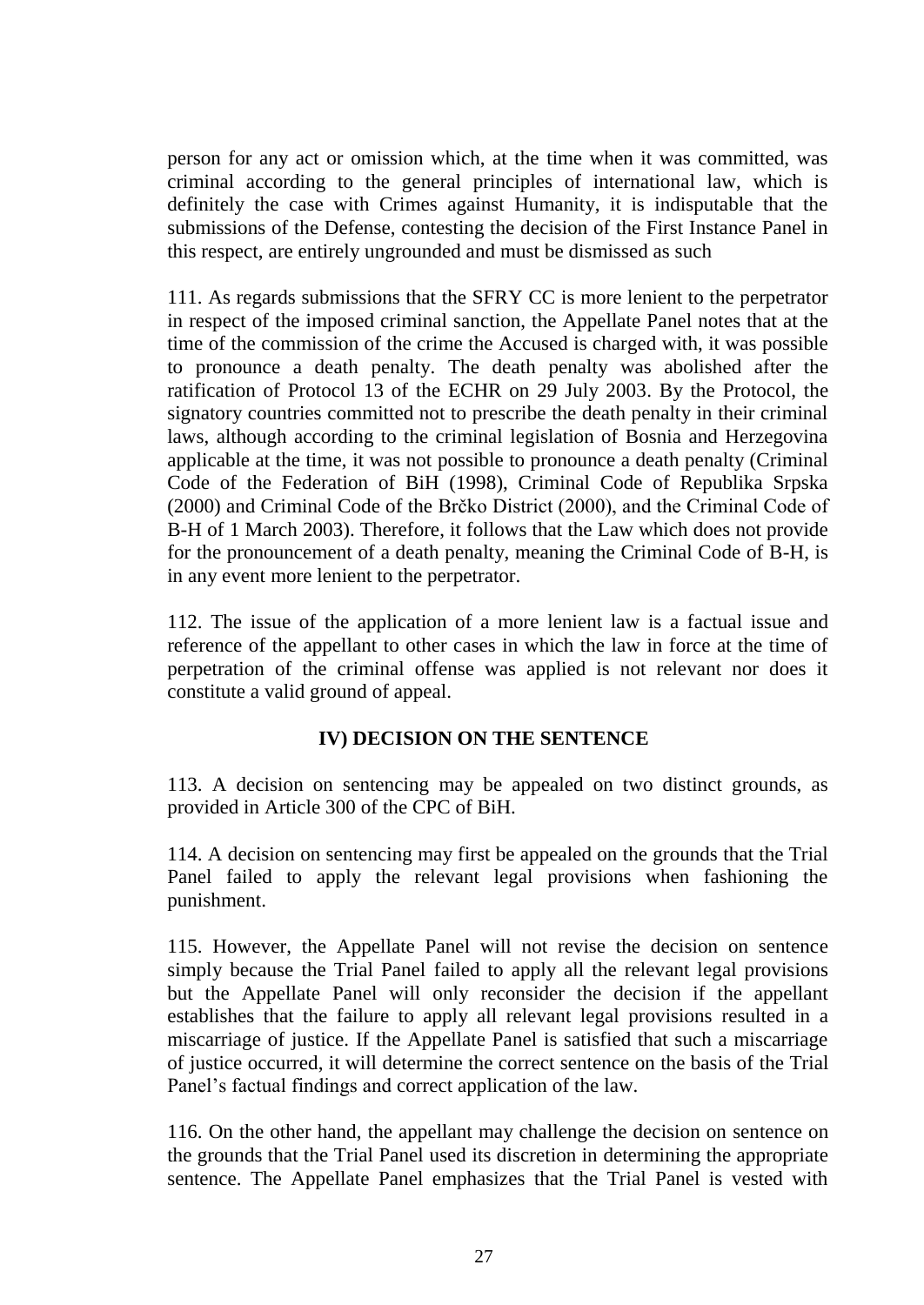broad discretion in determining the appropriate sentence, as the Trial Panel is best positioned to weigh and evaluate the evidence presented at trial. Accordingly, the Appellate Panel will not disturb the Trial Panel's analysis of aggravating and mitigating circumstances and the weight given to those circumstances unless the appellant establishes that the Trial Panel has abused its considerable discretion.

117. In particular, the appellant must demonstrate that the Trial Panel has given weight to extraneous or irrelevant considerations, failed to give weight or sufficient weight to relevant considerations or has made a clear error as to the facts upon which it exercised its discretion, or that the Trial Panel's decision was so unreasonable or plainly unjust that the Appellate Panel is able to conclude that the Trial Panel must have failed to exercise its discretion properly.

#### **Prosecution and Defense Appeal Submissions**

118. The Appellate Panel finds that the Defense appeal submissions contesting the appealed Verdict with regard to the decision on the sentence by way of moving for the pronouncement of a more lenient sentence are entirely ungrounded. The Appellate Panel finds that the facts and circumstances relevant to meting out of the sentence are correctly established in the contested Verdict in their entirety and this Panel accepts them as such.

119. The Defense's reference to judgments pronounced by the ICTY is also groundless. The issue of an adequate sentence is a factual issue depending on a number of facts and circumstances specific to each and every case and relevant to the personality of the Accused and the criminal offense of which the Accused is found guilty. The fact that some other person was found guilty of the same criminal offense and pronounced a certain punishment is not legally relevant to the meting out of the sentence. In rare cases, the analogy may be theoretically possible when the same aggravating or extenuating circumstances are established in respect of several accused who participated in the perpetration of a factually identical offense, which is not the case here.

120. On the other hand, in his appeal the Prosecutor is of the opinion that the First Instance Panel, correctly and completely established the state of facts without having committed any essential violations of the provisions of the CPC B-H but it did not pronounce the term of imprisonment which would be proportionate to the degree of liability, circumstances under which the criminal offence was perpetrated and especially not to the gravity of the consequences caused to the victims – injured parties by the perpetration of this criminal offence.

121. According to the Prosecutor the Trial Panel exceeded its discretion and found that there exist particular extenuating circumstances in favor of the Accused and set the punishment below the limit prescribed by law (sentencing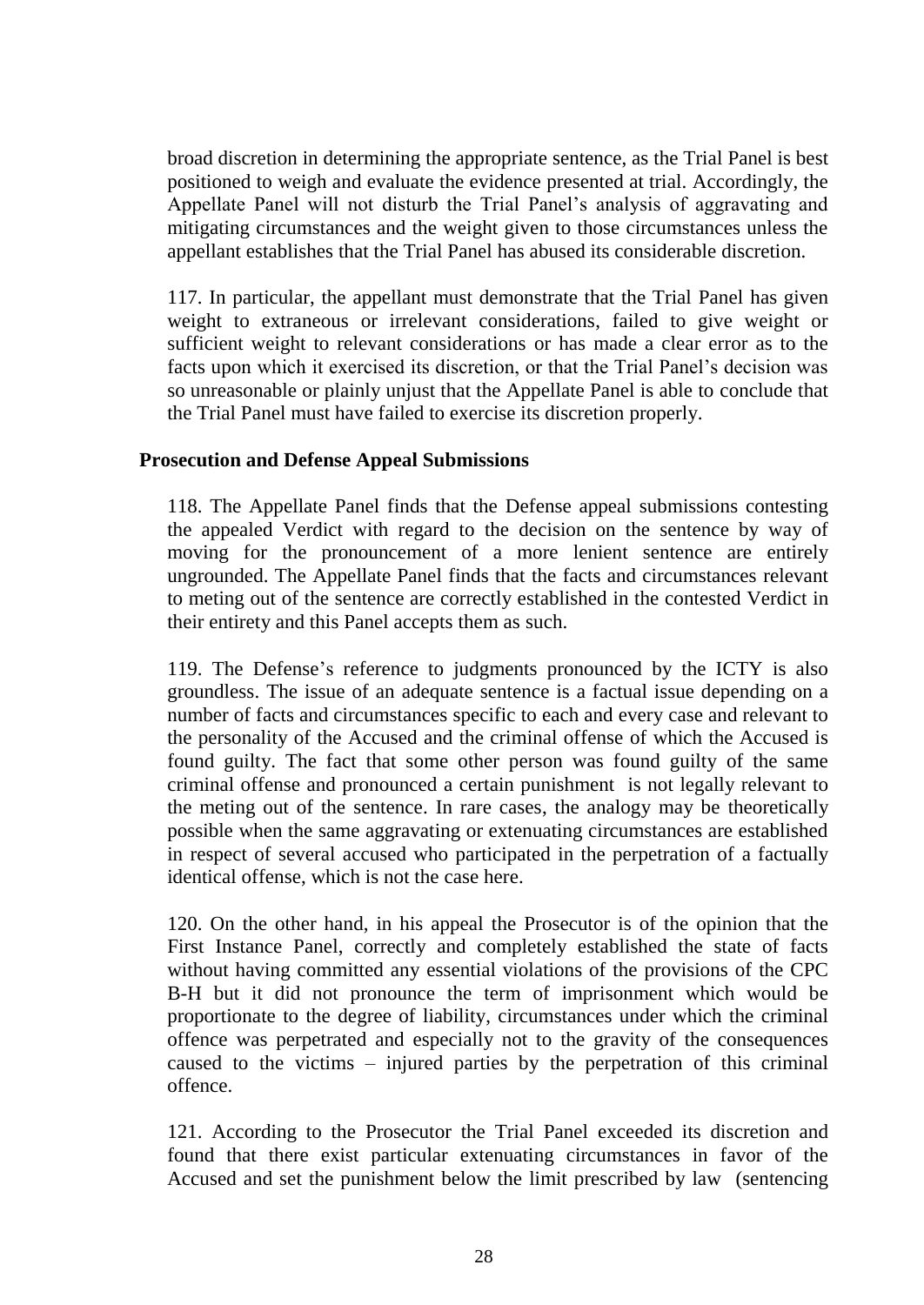him to 8 (eight) years of imprisonment). The Prosecutor notes that the Trial Panel failed to evaluate as particularly aggravating circumstances the grave consequences resulting from the criminal offence perpetrated by the Accused.

122. The Appellate Panel finds grounded the appellate submissions of the Prosecutor pertaining to the decision on the sentence.

123. In other words, pursuant to Article 49 b) of the CC of B-H, the Court may impose a milder type of punishment when it determines the existence of highly extenuating circumstances, which indicate that the purpose of punishment may be attained by a lesser punishment. Highly extenuating circumstances are those extenuating circumstances which significantly diminish the danger of the offense and guilt of the perpetrator. Based on the overall estimate of all the circumstances surrounding the commission of the offense concerned, the Appellate Panel finds that the circumstances in favor of Accused Nikačević do not have the character of highly extenuating circumstances and that therefore, the requirements for a milder punishment, pursuant to Article 49 b) of the CC B-H, are not met.

124. The First Instance Panel correctly established the circumstances and facts referring to the degree of liability, conduct and personal circumstances (before, during and after the commission of the criminal offense), as well as the motivation and personality of the Accused. However, the Appellate Panel finds that there are grounds for the Prosecutor to believe that the First Instance Panel, when evaluating the circumstances, overrated the mitigating circumstances in favor of the Accused, whereas it did not correctly assess the aggravating circumstances which resulted in fact that the pronounced sanction. (8 year imprisonment) is not an adequate sanction for the committed criminal offense from the aspect of both general and special prevention.

125. Considering the foregoing, the Appellate Panel has revised the contested Verdict in the part pertaining to the sanction and so for the criminal offense under Article 172(1) g) of the CC B-H, factually described in Section (1) a) and b) of the operative part of the First Instance Verdict, sentenced the Accused to a term of 10 (ten) years imprisonment. When deliberating on the sentence this Panel evaluated all the facts and circumstances established by the First Instance Panel: the degree of liability, conduct and personal circumstances (before, during and after commission of the criminal offense), as well as the motivation and personality of the Accused which had been correctly established but not correctly evaluated. The imprisonment for a term of ten (10) years constitutes an adequate reflection of the gravity of the criminal offense the Accused was found guilty of, wherein the protected value is of a greater social importance and as such it is also sanctioned by international law. It also has special importance from the psychological, moral, religious, customary and other aspects of life of the aggrieved parties and their families.

# **V) DECISION ON THE COSTS OF CRIMINAL PROCEEDINGS**